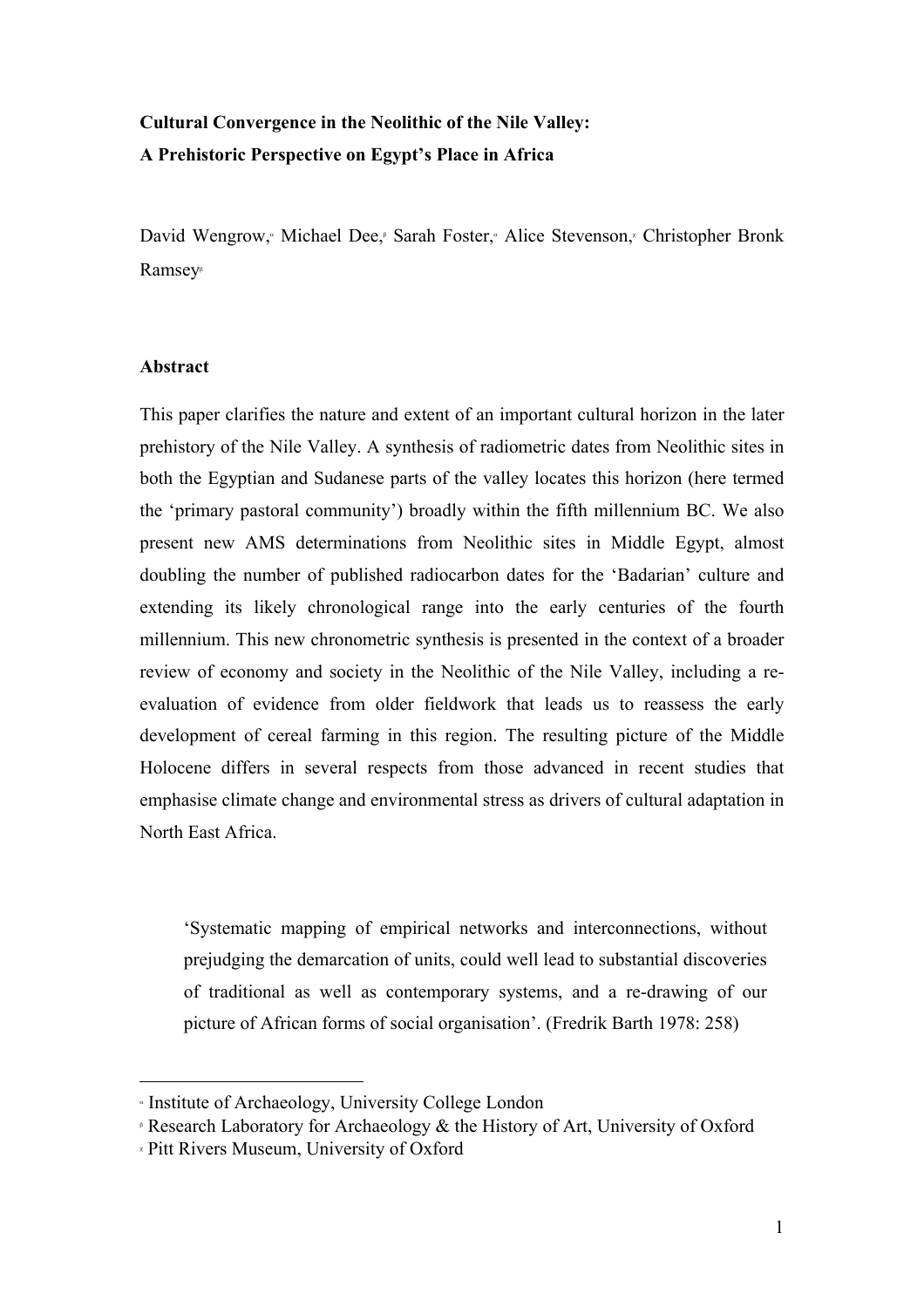#### **Introduction**

It has been clear for some decades that the later prehistory of Egypt cannot be adequately understood in isolation from a wider African context (see O'Connor and Reid eds. 2003, with reviews of earlier literature). Current definitions of that context remain, however, to a large extent geographical rather than cultural in orientation. What constitutes an African cultural milieu of long duration can of course be defined on a variety of comparative criteria; but rather than pursue possible lines of enquiry such as those suggested by historically oriented linguistic and ethnographic studies (e.g. de Heusch 1985; Ehret 2001; Warnier 2007; and see also Rowlands 2003) recent attempts to root Egypt's early development in an African setting have focussed instead upon questions of environmental adaptation, and in particular on environmental stress as a driver of cultural change among the early pastoralist societies of this region (e.g. Wendorf and Schild 1998; Kuper and Kroepelin 2006). Too often, perhaps, Evans-Pritchard's (1940: 16) quipping injunction—*cherchez la vache*—seems to suffice as a descriptor of the relationship between prehistoric economy and society in African contexts.<sup>1</sup>

Rather than add to an already complex and contentious literature on the origins of cattle domestication in North East Africa (reviewed by MacDonald 2000; Gifford-Gonzalez and Hanotte 2011), the aim of the present article is to define an important horizon of cultural change, belonging to the fifth millennium BC, linking Egypt's early development firmly to that of its southern neighbours in Nubia and central Sudan. This north-south axis of Neolithic development, first discussed in earlier publications by one of the present authors (Wengrow 2001: 95-7; 2003; 2006: 26-29, 44-59; and more recently also Edwards 2004: 49-59; 2007: 216-7; Gatto 2011a), has been overshadowed by climate-driven explanations of cultural change, with their focus upon the mid-Holocene desiccation of the "Green Sahara" as a 'motor' of social evolution (see, especially, Kuper and Kroepelin 2006). Its emergence nevertheless defines a clear break with the Early Holocene past, and the establishment throughout the entirety of the Nile Valley—of a remarkably consistent set of concepts and material practices relating to the treatment of human bodies in life and death.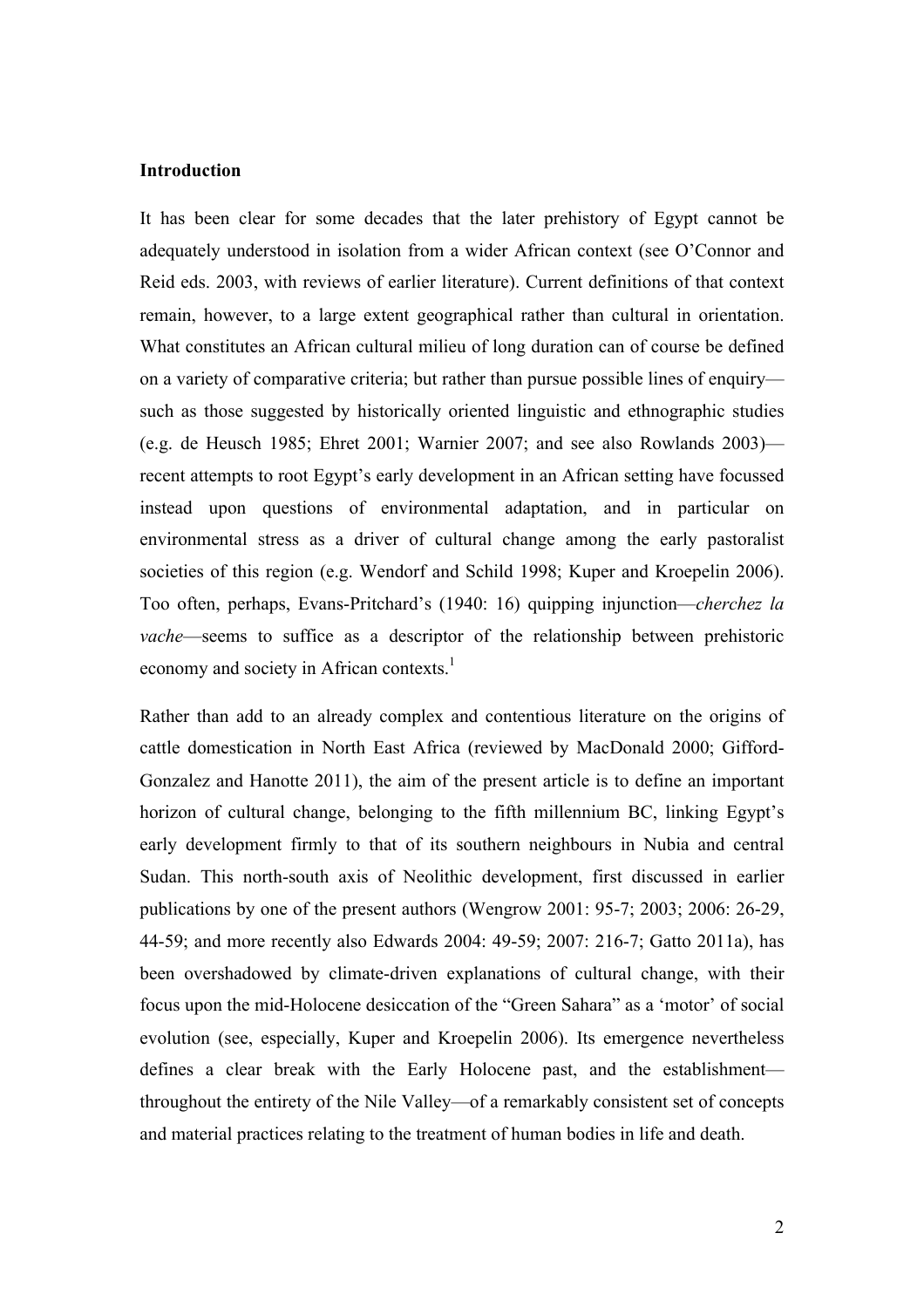Our point of departure is the comparative observation that there is nothing distinctively "African" about the adoption of mobile cattle pastoralism as a response to climate change, or about the privileging of cattle as ritual and symbolic media. Similar patterns of response have now been documented across a much broader zone of the Middle Holocene Old World, including the southern portions of both the Arabian Peninsula (McCorriston and Martin 2010; McCorriston et al. 2012) and the Indian Subcontinent (Boivin 2004; Fuller 2011). Instead, as we will go on to suggest, it is by charting the spatial and temporal distribution of specific cultural practices focused on the body—its skin and hair; its diverse contents and substances; its emissions and cavities; and its passage between life and death—that the beginnings of a distinctly African context for the later prehistory of the Nile Valley may yet come into focus.

#### **The Inception of Farming Economies in North East Africa**

For many prehistorians, defining 'culture' in North East Africa is still a matter of typological comparison within discrete classes of artefactual evidence, most commonly ceramic containers and stone tools. Studies of this kind play a crucial role in revealing patterns of cultural transmission and technological change, shedding light on such diverse matters as diet, cuisine, and strategies of hunting and foraging. But the reification of artefact typologies as discrete cultural and chronological entities ('Tasian', 'Badarian', 'Abkan', 'Khartoum Variant' and so on) can easily obscure more subtle rhythms of spatial and temporal variation in the organisation of prehistoric social units (cf. Usai 2005; 2008; Garcea and Hildebrand 2009; Briois et al. 2012: 188). Too literal an acceptance of such categories as markers of cultural identity also masks overarching processes of structural change that transcend any single category of material culture or technological activity.

The purpose of this article is to define a clear spatial and chronological horizon for one such overarching pattern of change in the later prehistory of the Nile Valley. The deeper origins of this cultural pattern—which we term, for shorthand, the 'primary pastoral community'—cannot be ascribed in any simple fashion to a particular region or period. They are the result of a historically unique mixture of influences that came together, by the fifth millennium BC, to produce a spatially extensive network of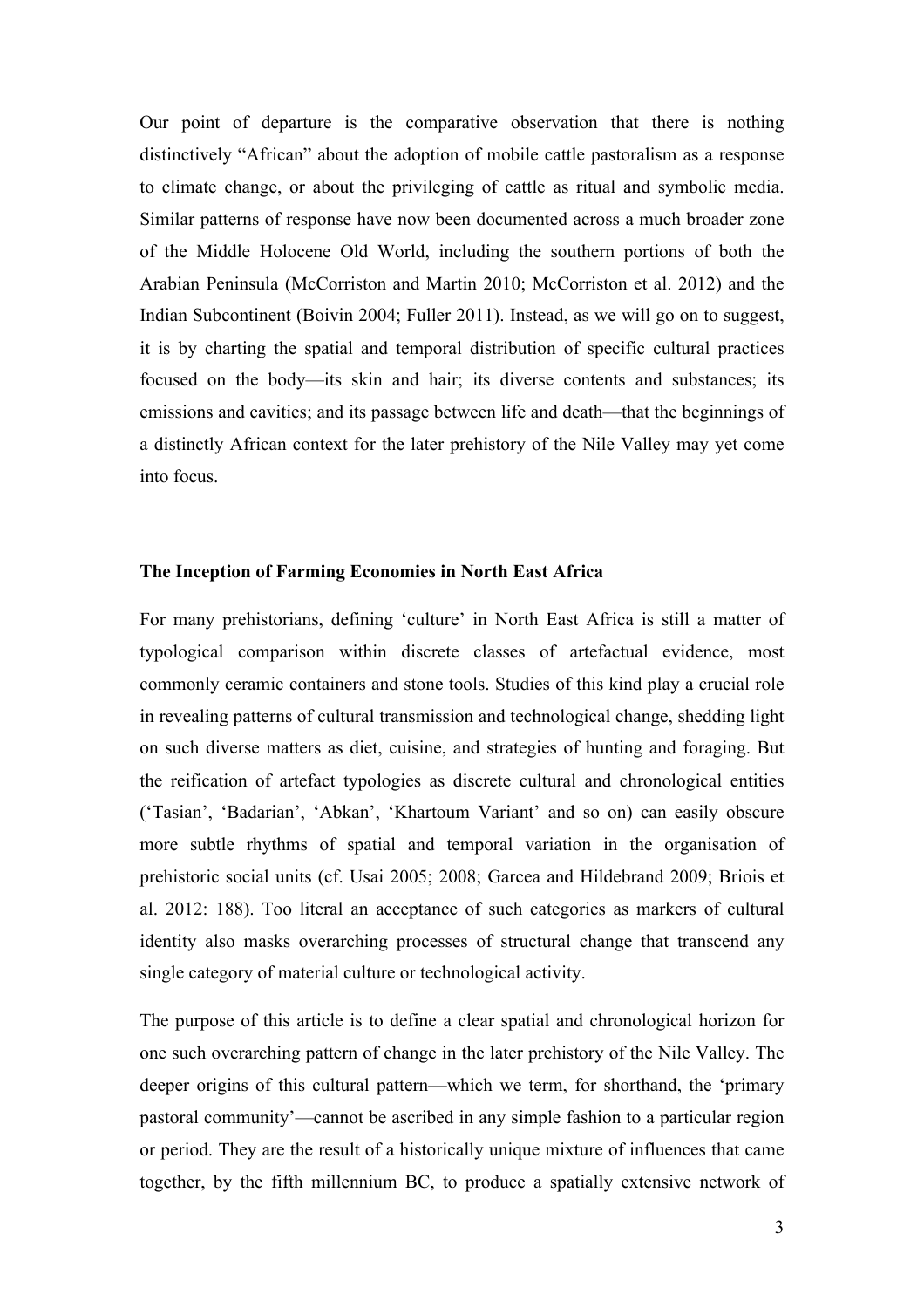communities sharing fundamental beliefs and practices about the nature of human bodies, the materialisation of social relationships, and the marking of territorial attachments through elaborate funerary rituals. The area occupied by this network of communities encompassed both the Egyptian and Sudanese floodplains of the Nile Valley, and grazing lands extending into the adjacent Eastern and Western Deserts.

The 'primary pastoral community', as defined here and in earlier publications (Wengrow 2003; 2006), is a phenomenon of the Middle Holocene; but its foundations, including the adoption of a herding economy, were laid in the preceding millennia of the Early Holocene. The origin and spread of farming in northern Africa was a complex, protracted, and regionally variable process. By contrast with some parts of neighbouring South-West Asia and Europe, domesticated plants and animals do not appear to have been adopted as part of a single cultural 'package'. With the exception of Lower Egypt, some areas of which (e.g. Fayum) may have followed a more typically Mediterranean path of development (Phillipps et al. 2012), much of northern Africa witnessed the inception of herding practices centuries, or in some cases millennia before the arrival of domesticated cereals (Marshall and Hildebrand 2002).

Domestic varieties of sheep and goat were introduced to the African continent from South West Asia, perhaps via multiple routes of transmission—maritime and terrestrial—including the Red Sea and Mediterranean coastlines (Hassan 2000: 70-72, with further references; Vermeersch 2008). This initial introduction had taken place by around 6000 BC. Evidence for the economic milieu of northern Africa at this time is subject to widely varying interpretations. A Mesolithic lifestyle—centred upon fishing, hunting, and foraging—had held sway across much of the Sahara since the beginning of the Holocene (c. 10,000 BC), when both tropical and winter rains advanced into the region (Close 1996). Human populations concentrated around the shores of revitalised lakes and rivers that formed a loosely integrated corridor for the movement of people and animals, as well as providing access to a variety of deepwater fish and larger aquatic species such as hippopotamus and crocodile (Drake et al. 2011).

Archaeological traces of these early hunter-forager-fisher groups are remarkably consistent across the Sahara, comprising a regular combination of ceramic containers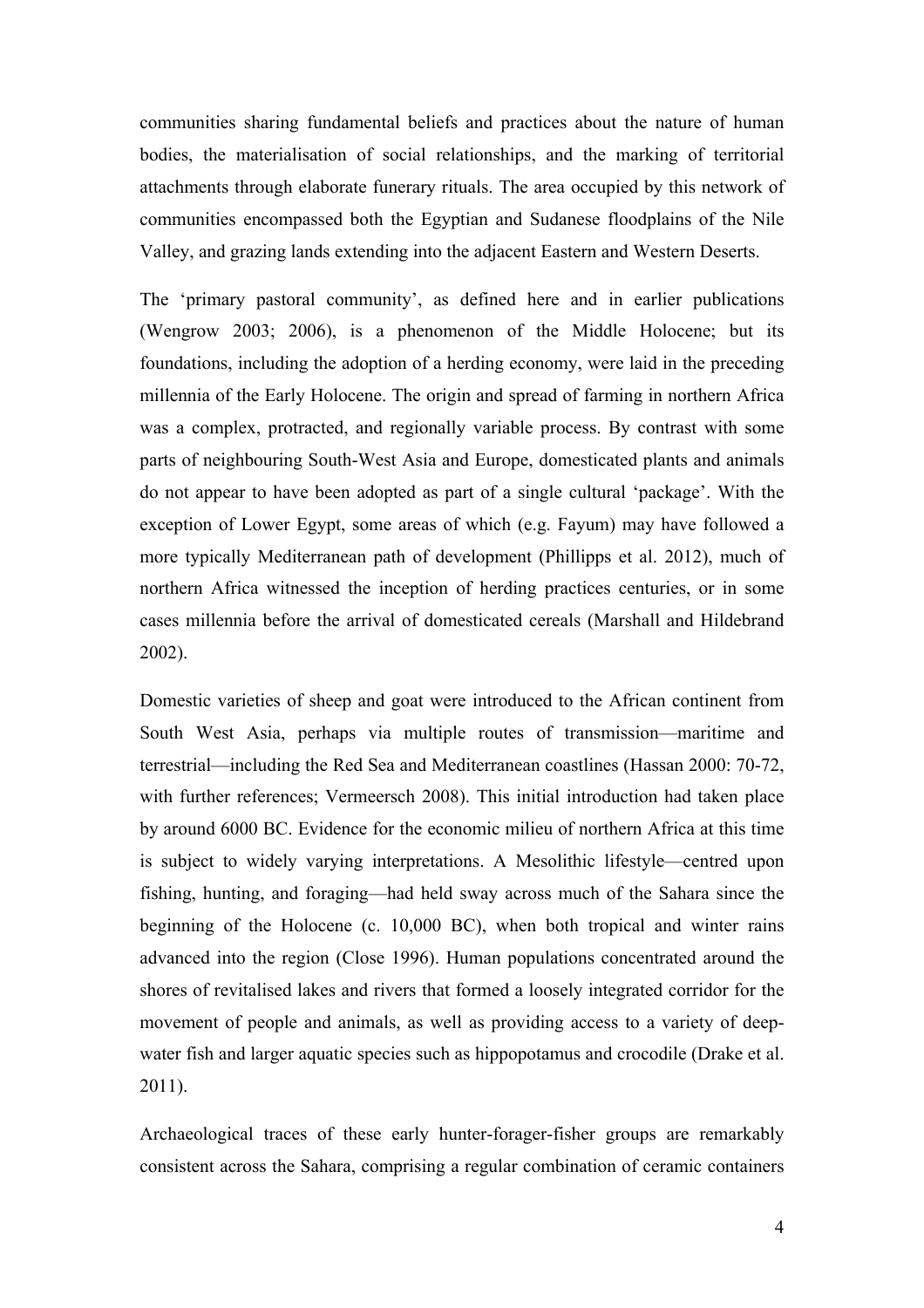(with impressed or incised designs), grinding stones for processing wild grasses and cereals, barbed bone hunting points and arrowheads (Haaland 1992; 1993; Muzzolini 1993). Evidence for body ornamentation is usually confined to ostrich eggshell beads and traces of ochre pigment on ground stone tools. Seasonal movements for much of the Early Holocene may have been limited to the immediate environs of major watercourses (Haaland 1995; Salvatori et al. 2011). Research in the Libyan Desert indicates that some groups employed herding strategies such as penning to regularise access to wild herbivores, including native Barbary sheep (di Lernia 2001). More strident claims for an Early Holocene domestication of African cattle in Egypt's western desert (Wendorf and Schild 1998; 2001) have not found general acceptance (for a critique of faunal evidence, see Grigson 2000; for a critique of contextual evidence, see Usai 2005: 104, especially n.3), and new faunal analyses (Linseele 2012) cast doubt upon suggestions of a similarly early domestication date from the Kerma region of Sudan (Honegger 2010: 83). $<sup>2</sup>$ </sup>

From around 6000 to 4000 BC the frontier of monsoon rainfall began to move southwards, initiating a contraction of grasslands and watercourses across the Sahara and also in southern Arabia (Nicoll 2001; Kindermann et al. 2006). Over a period of millennia this gradual "drying out" would produce the hyper-arid landscapes that characterise these regions today. Human populations in both areas (Saharan Africa and the Arabian Peninsula) responded to these changing circumstances by becoming more mobile, and by developing more focussed pastoral strategies centred on mixed herds of cattle, sheep and goat (Caneva 1991; McCorriston and Martin 2010). Hunting, fishing, and foraging remained important seasonal pursuits; but their new prominence in ritual and ceremonial contexts suggests that domestic animals (and perhaps meat consumption more generally) were taking on increasingly central cultural roles as mobile stores of value, to be deployed in important social transactions (di Lernia 2006). The term 'primary pastoral community' signals this new cultural orientation, and serves as a reminder that some 'secondary' animal products (such as wool and traction) may not initially have played a significant role in the pastoral economies of these regions. Milking and dairying, on the other hand, are attested by the fifth millennium BC in chemical analyses of lipid residues on Saharan pottery (Dunne et al. 2012). $3$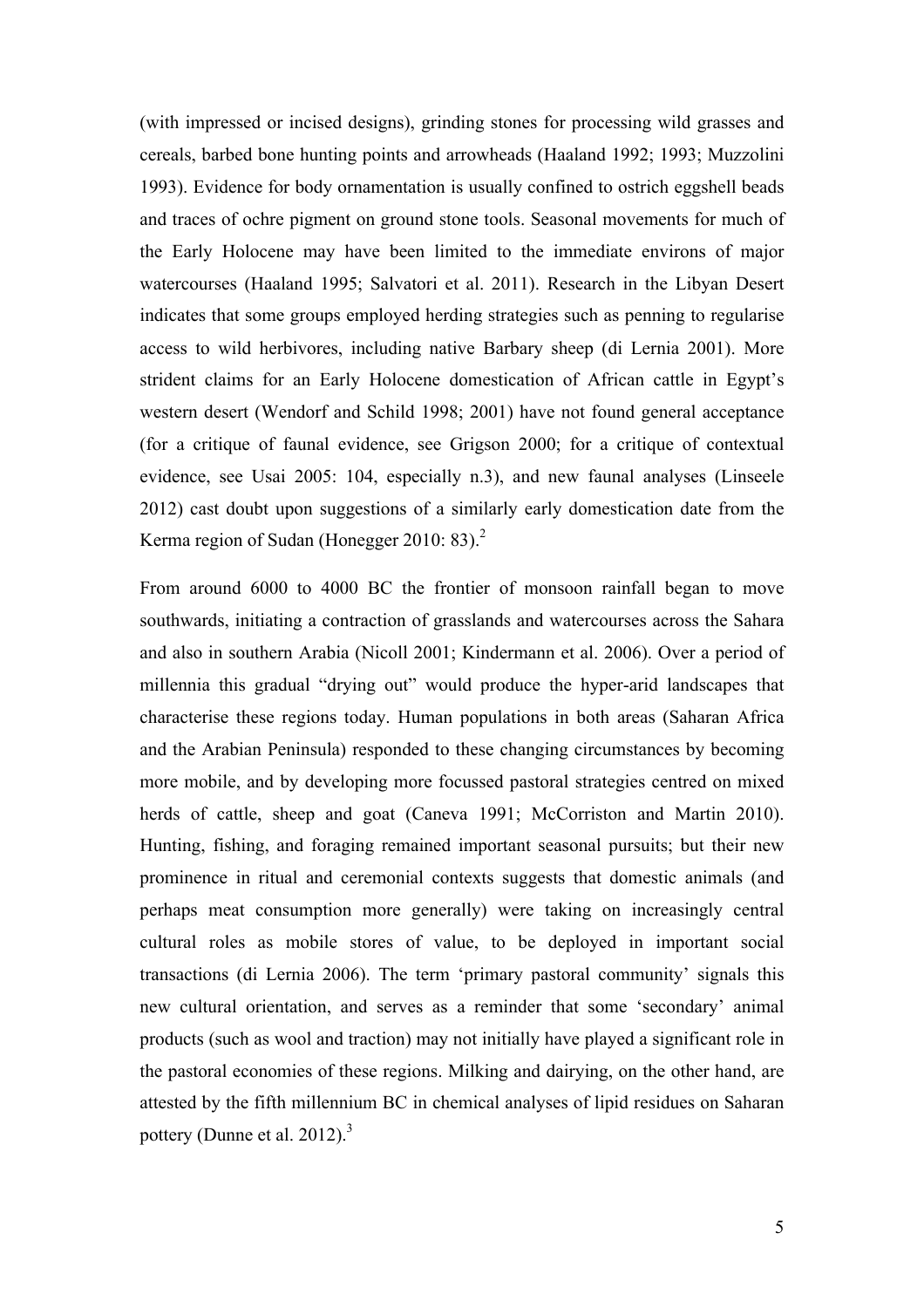Mobility and increased investment in herding, milking, and meat consumption were not the only cultural strategies adopted by North African populations during the more arid centuries of the Middle Holocene. In areas where a Mediterranean winter rainfall regime continued, such as the Fayum depression of northern Egypt, cereal cultivation—most probably in the seasonally watered mouths of wadis, rather than on the shores of Nile-fed Lake Qarun as previously thought (Phillipps et al. 2012)—was added to a diverse set of subsistence practices. In those areas where wild plant and animal resources remained abundant, sedentary (but not necessarily farming) populations are likely to have flourished. Examples of such environments would include the expansive soils and wetlands of the Nile Delta (facing the Mediterranean Sea; Butzer 2002) and the Sudanese Gezira (below the confluence of the Blue and White Niles; Edwards 2004: 27-9; Salvatori and Usai 2008: 153, 155). Although most of the evidence is inaccessible to archaeological investigation, it is therefore probable that the northern and southern boundaries of the mid-Holocene Nile Valley were densely populated by Mesolithic fisher-hunter-gatherers. It is to a more detailed account of the valley itself that we now turn.

# **The 'Primary Pastoral Community' in the Nile Valley: Chronology, Landscape, and the Issue of Cereal Farming**

Strong correspondences between trajectories of Neolithic cultural development in Middle Egypt and in the vicinity of modern Khartoum, far to the south, were first pointed out a more than a decade ago, leading to the proposal that a common form of early pastoral community was established throughout the entire Nile Valley during the fifth millennium BC (Wengrow 2001; 2003). What could not have been anticipated at that time (*contra* Gatto 2011a) was the subsequent publication—resulting mostly from recent salvage excavations—of a wealth of new data from cemetery and habitation sites of this period located on the Middle Nile, between the Fifth and Second Cataracts, with notable concentrations along the Dongola Reach and in the Kerma region of northern Sudan (summarised in Wengrow 2006: 49-55; Salvatori and Usai 2008: 147-156; Gatto 2011a; 2011b; Sadig 2010, with further references). Further information has also come to light near the Fourth Cataract (e.g. Fuller 2004), and in Egypt's Western Desert (see below; and Figure 1).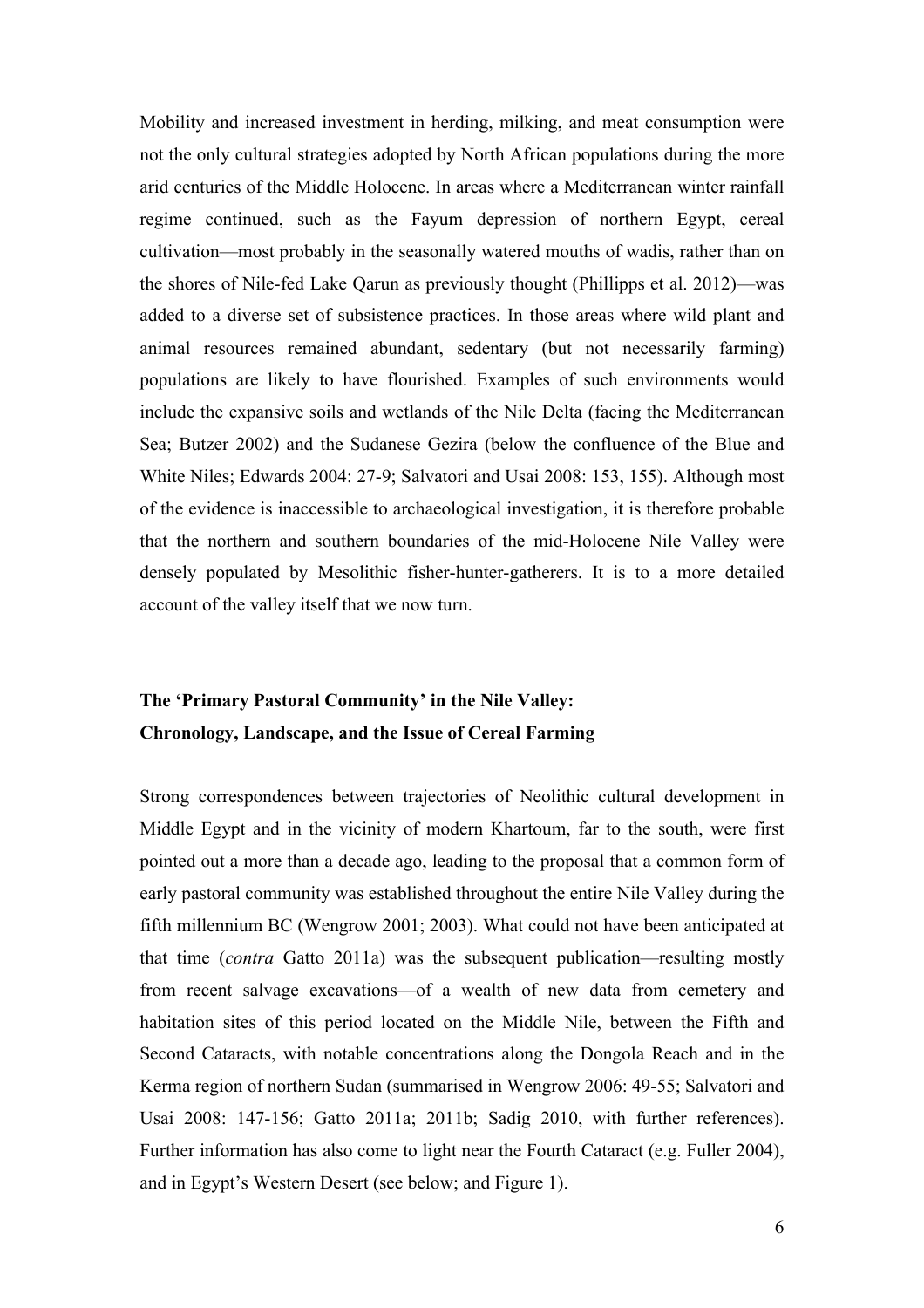These new publications fill a crucial gap in the archaeological record of early Nilotic societies. Many are accompanied by radiocarbon dates, which we bring together here for the first time in a single model (Figure 2) that also incorporates new AMS determinations from the Middle Egyptian ('Badarian') Neolithic obtained as part of a current programme of radiometric dating at the Radiocarbon Laboratory for Archaeology and the History of Art in Oxford (Table 1).<sup>4</sup>

The radiocarbon dates collated for this analysis are available in tabular form at the online radiocarbon database for Egypt (https://c14.arch.ox.ac.uk/egyptdb/db.php). This resource provides all the supporting information that was published with the dates (such as raw measurement, material type, and context). A total of 127 dates were obtained, with only 4 samples excluded from the model because of outlying measurements (Gd-6746, OxA-564, M-804 and duplicate dates OxA-26814 and OxA-26815). This amounts to all the available radiocarbon dates for the sites relevant to this discussion. The dates were grouped by site and modelled as single phases with start and end boundaries using the OxCal calibration program (Bronk Ramsey 1995). Every date was given a 5% probability of being inconsistent with the remainder of its group. During calculation, the Sum function was used to produce averages of all the radiocarbon information for each site.

A word of caution should be added about the reliability of the data set. The samples comprise mostly charcoal and shell. Radiocarbon measurements on charcoal return the date of the cessation of exchange between the growing wood and the atmosphere. If the wood lay unused for some time or the species was particularly long-lived, this may be significantly earlier than the date of burning. Shell dates also vary in reliability. Freshwater shellfish may incorporate dissolved bicarbonate, of geological origin and hence devoid of radiocarbon, in the synthesis of their shells. The severity of this problem varies considerably between species and may be addressed by examining values for modern shellfish. Recent studies of ostrich eggshell (Vogel et al. 2001) suggest that they may be subject to a systematic offset to older ages of approximately 100-200 years. On the whole, however, the uncertainty inherent in published data is very minor in light of the temporal scope of this paper.

Furthermore, the overall number of dates for the Nile Valley in the fifth millennium BC remains relatively small, and so any attempt to establish internal subdivisions or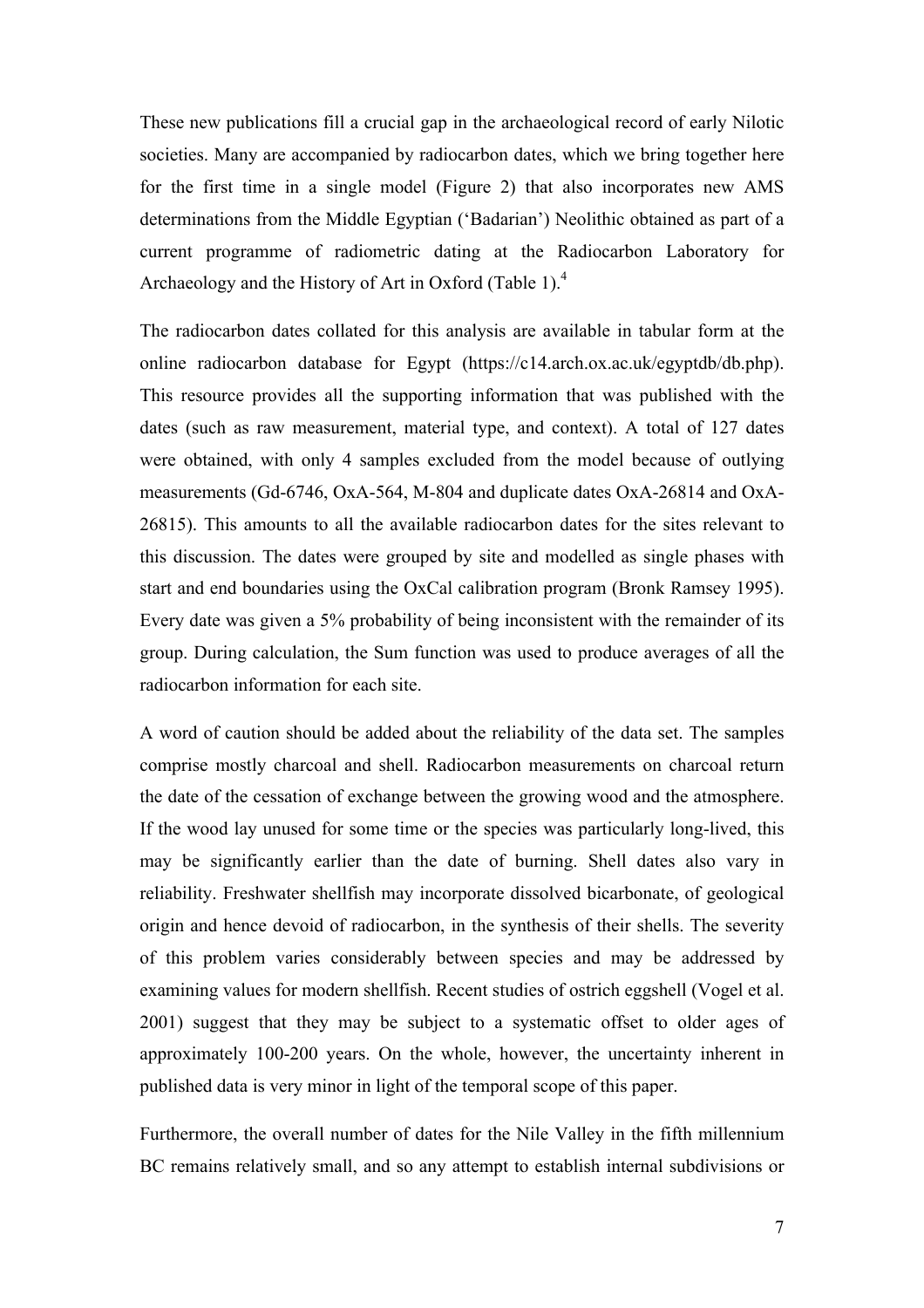trends must remain tentative. On the basis of what is known, two observations can be made. The first is that the characteristic features of the 'primary pastoral community' may appear slightly earlier in the Sudanese than in the Egyptian part of the valley, suggesting a possible spread from south to north during the course of the fifth millennium. The second is that the Egyptian ('Badarian') extension of this cultural pattern so far produces radiocarbon dates that form an internally consistent group, suggesting a chronological range from roughly 4400 to 3800 BC, some two centuries longer than proposed by Hassan (1985; see also 1986) on the basis of a much smaller number of absolute dates. This in turn implies a later start-date for the Naqada I phase of Egyptian prehistory and an overall shortening of the 'predynastic' (Naqada I-II) to a period of roughly five centuries (c. 3800-3300 BC; and see Dee et al. forthcoming).

Considered as a larger set, the dates presented here for Middle/Upper Egypt and Sudan occupy a broadly similar time range that extends throughout the fifth millennium BC. They confirm the hypothesis that the Neolithic of the Nile Valley constitutes a cultural phenomenon of impressive coherence, scale, and duration. It is during this period that burial grounds of varying size—but rarely exceeding a hundred individuals within a single cemetery—become a widely visible feature in the archaeological record of this region. They frequently occupy what would have been prominent topographic locations, on natural or anthropogenic mounds or at the mouths of wadis debouching into the mid-Holocene floodplain of the Nile. Over a period of centuries a new type of cultural landscape would therefore have taken form along the low desert bordering the valley. Studded with ancestral burial grounds covering richly furnished graves, its emergence represents a clear cultural break with the Early Holocene past, and suggests the inception of new forms of territoriality along the main north-south axis of the river (Edwards 2004: 40; Garcea and Hildebrand 2009).

These developments are echoed in the changing location of herding and fishing camps along the margins of the floodplain. Seasonally occupied sites of this kind constitute our main evidence for the nature of human habitation along the Nile Valley during the fifth millennium BC. Comprising loose configurations of post-holes, dung deposits, hearths, and thin ash-middens, the sites have a broadly similar character along both its Egyptian and Sudanese courses (e.g. Hendrickx et al. 2001; Honegger 2001; Welsby 2000; Sadig 2010) and are best understood as the remains of seasonal encampments,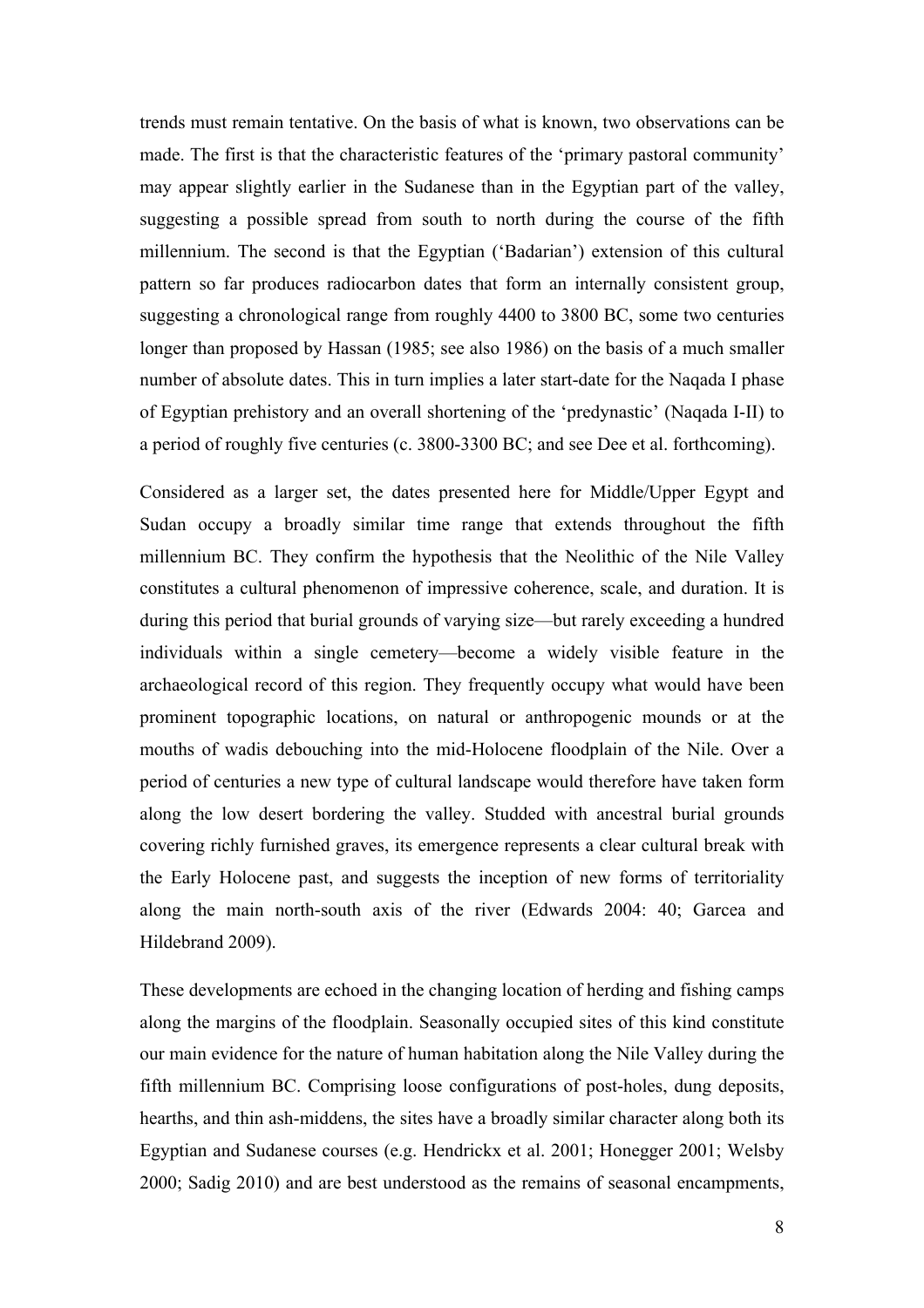reflecting high levels of residential mobility among herder-fisher-forager populations (cf. Butzer 1976: 14; Trigger 1983: 28; Caneva 1991; Midant-Reynes 2000: 160). Indicators of sustained investment in cereal farming and sedentary life—such as durable architecture, heavy plant processing equipment, and high proportions of cereal grains in botanical samples—make their first appearance in the Egyptian Nile Valley only later, in the early fourth millennium BC (Midant-Reynes and Buchez 2002: 485-99; Wengrow 2006: 33, 76-82, with further references).

Some comment is required here on the reported presence of domestic wheat and barley at Badarian habitation and cemetery sites, excavated in the early 20th century by Guy Brunton and Gertrude Caton-Thompson (Brunton and Caton-Thompson 1928; Brunton 1937; 1948). These early reports have since become the basis for a widely held view that cereal farming formed a significant component of Neolithic economy in Middle-Upper Egypt during the fifth millennium BC (e.g. Trigger 1983: 28; Hendrickx and Vermeersch 2000: 39; Bard 2008: 87; Hendrickx et al. 2010: 19; Fuller and Hildebrand, in press). This has led many commentators to suggest that surviving (and highly ephemeral) habitation sites on the low desert spurs were once peripheral to fully sedentary villages located closer to the floodplain, and long since destroyed or hidden by fluvial sedimentation (e.g. Hendrickx and Vermeersch 2000: 40; Bard 2008: 87).

The problematic nature of the botanical record from el-Badari and its environs was discussed in a detailed review by Wilma Wetterstrom (1993: 214-220), who characterised both the plant and animal remains recovered there as 'a highly unsatisfactory and incomplete sample of the Badarian economy' (ibid. 216). She noted that 'desiccated and carbonised cereals were occasionally found in village sites [i.e. seasonal encampments] in pits, as pockets scattered through the fill, and in pots'. The reported presence of cereals in Badarian graves appears to relate to the contents of two ripple-burnished pots found in the general area of Cemetery 5600 (el-Badari; Brunton and Caton-Thompson 1928: 13), a leather bag from Grave 2224 and a black bowl from Grave 459 (Mostagedda; Brunton 1937:58), and a pot from Grave 2522 (Matmar; Brunton 1948:11). Wetterstrom (1993: 216) further observed that 'no systematic studies of plant or animal remains were carried out at any of the Badarian sites', but that 'items encountered during excavation were collected and in some cases turned over to experts for identification'.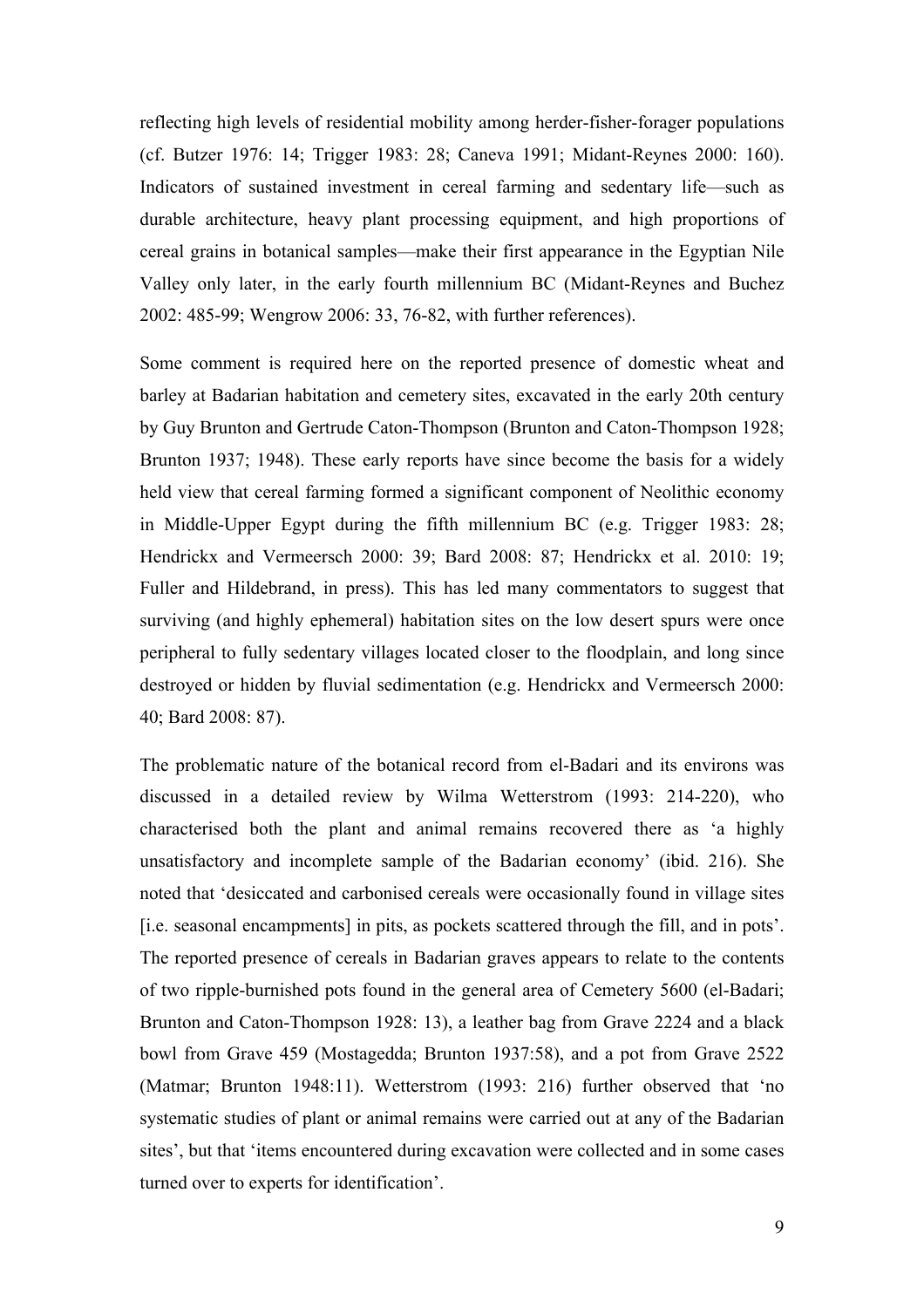Recent re-examination of plant material from the el-Badari region, held at the Agricultural Museum in Cairo (Cappers and Hamdy 2007) and at Kew Gardens in London (Nesbitt pers. comm.) bears out the original identification of domestic cereals (four cases of barley and eleven of emmer wheat, to be precise) among samples collected by Brunton and Caton-Thompson. However, questions remain about the attribution of these specimens to Badarian (i.e. fifth millennium BC) contexts. The botanist originally engaged to examine Badarian grain specimens from Matmar suggested, worryingly, that they 'do not appear to be of any great age' (Brunton 1948: 23, citing letter from Boodle); and Wetterstrom (1993: 216) has since noted that some of the 'pits and granaries' assigned to this period 'contained no datable materials and might have been intrusive from later times'. Unpublished letters written by Caton Thompson cast further doubt on the recovery methods used at these sites.<sup>5</sup>

A systematic review of site reports and associated documentation (Foster, forthcoming) reveals that, in fact, only two out of sixty-four specimens of largegrained grasses originally attributed by Brunton to the Badarian period appear both a) to be clearly identifiable as domesticated cereals, and b) to derive from secure archaeological contexts. Both are from burials at the site of Mostagedda. They comprise a poorly preserved sample of emmer wheat from Grave 459 (see above), and barley husks from the naturally preserved abdomen of a human burial in Grave 467 (Brunton 1937: 58). No plant remains or durable architecture were reported from Mahgar Dendera, the only Badarian habitation zone excavated on a significant scale since the early 20th century. Located 150 km to the south of el-Badari, on the low fringes of the desert, this latter site was interpreted by its excavators as a camp used seasonally by herding and fishing groups (Hendrickx et al. 2001).

Despite these limitations, evidence for cereal cultivation along the northern reaches of the Nile Valley during the Badarian period can now be provided by direct dates on two grain samples (Kew 26884 and 26889) obtained as part of the new dating programme (Table 1). Both derive from Guy Brunton's excavations at Mostagedda (1928-29). Regrettably their precise archaeological contexts can no longer be securely identified. The dates are significant but—in the absence of other forms of evidence they should not be taken as proof of a strong reliance on agriculture or sedentary life. The overall patterning of the archaeological record in Middle-Upper Egypt suggests, instead, that low-level cereal farming on the floodplain was practiced within the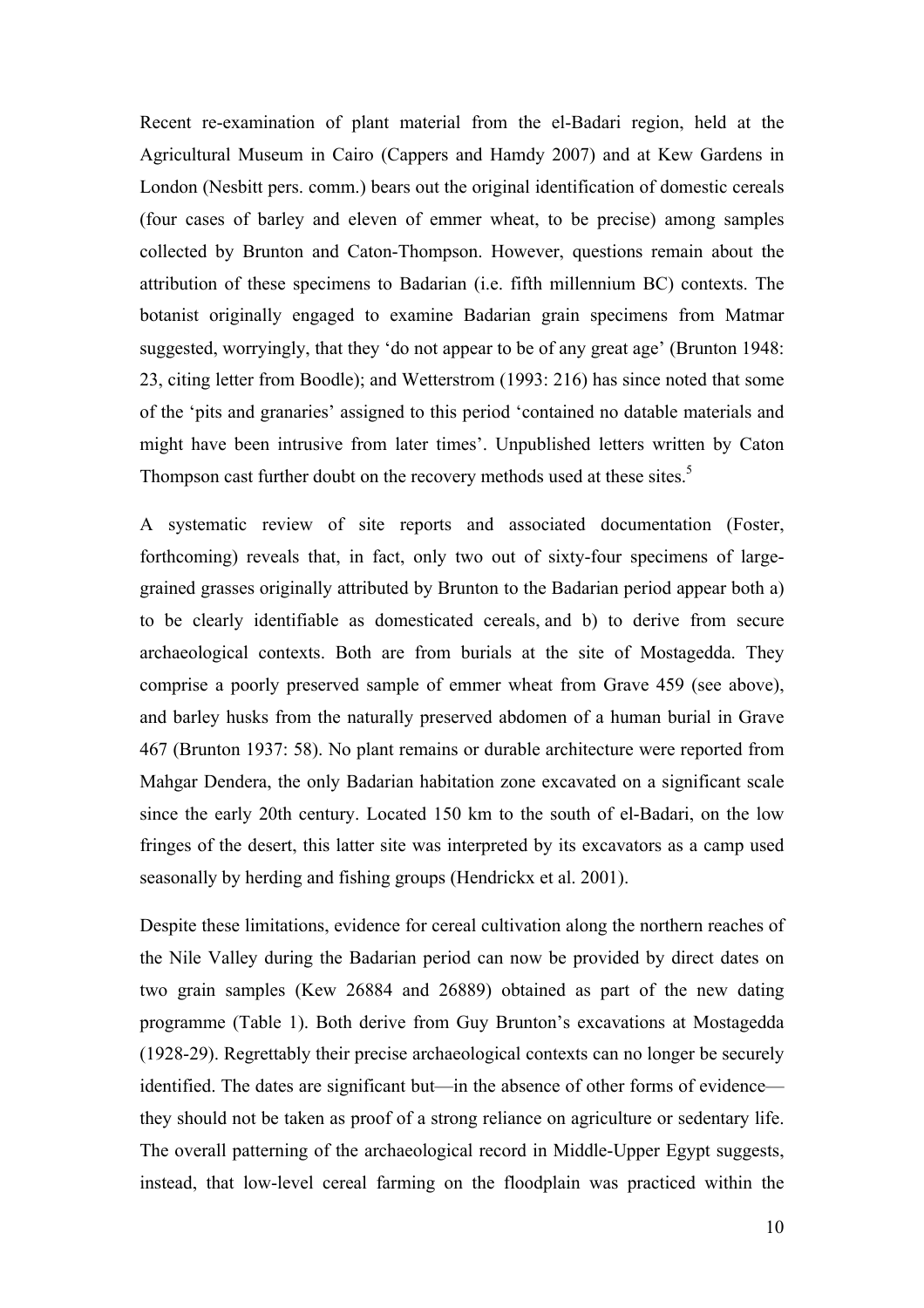context of a seasonal herding, fishing, and foraging economy (and compare recent findings from the Neolithic of the Kharga Oasis; Briois et al. 2012: 186-7).

In summary, there seems little reason to assume any major division in the economic basis of Neolithic life within and around the Nile Valley during the fifth millennium BC. This conclusion reinforces an interpretation of habitation remains along both its Egyptian and Sudanese courses as mainly the result of activities confined to particular segments of the annual cycle, reflecting a wider pattern of seasonal mobility. The existence of more fixed and permanent settlements closer to the Nile floodplain cannot be entirely ruled out. But it is equally possible that fully sedentary villages may only have existed on any scale to the north and south of the valley, upon and adjacent to the Nile Delta (as exemplified at Merimda Beni Salama; Eiwanger 1982) and on the Sudanese Gezira (Usai and Salvatori 2005). Within the valley itself enduring attachments between people and place appear to have been established primarily through elaborate funerary rites, collective feasting (see below), and repeated use of burial grounds, while habitation sites—on current evidence remained for the most part fluid and ephemeral in nature (Reinold 2001; cf. Wengrow 2006: 49-50, 63-71).

## **Body Cultures: the Ritual Milieu of the Primary Pastoral Community (c. 5000- 4000 BC)**

The importance of funerary sites as foci of territorial attachment is exemplified with particular clarity at a group of three small Neolithic cemeteries, recently discovered at the foot of a promontory called Gebel Ramlah, which lies within Egypt's southwestern desert approximately 100 km distant from the Nile (Kobusiewicz et al. 2004; 2009; 2010). Dating to the mid-fifth millennium BC, these burial grounds are significant—not just as evidence for close cultural links between the Nile and the Sahara at this time (see also Briois et al. 2012)—but also because of their remarkably undisturbed condition. Successive burials were repeatedly established on the same portion of ground, creating dense clusters of interlaced graves. Where disturbance was caused by new burials, this was rectified on the spot by such *ad hoc* procedures as the repositioning of displaced teeth within the skull, or the careful reassembly of bones to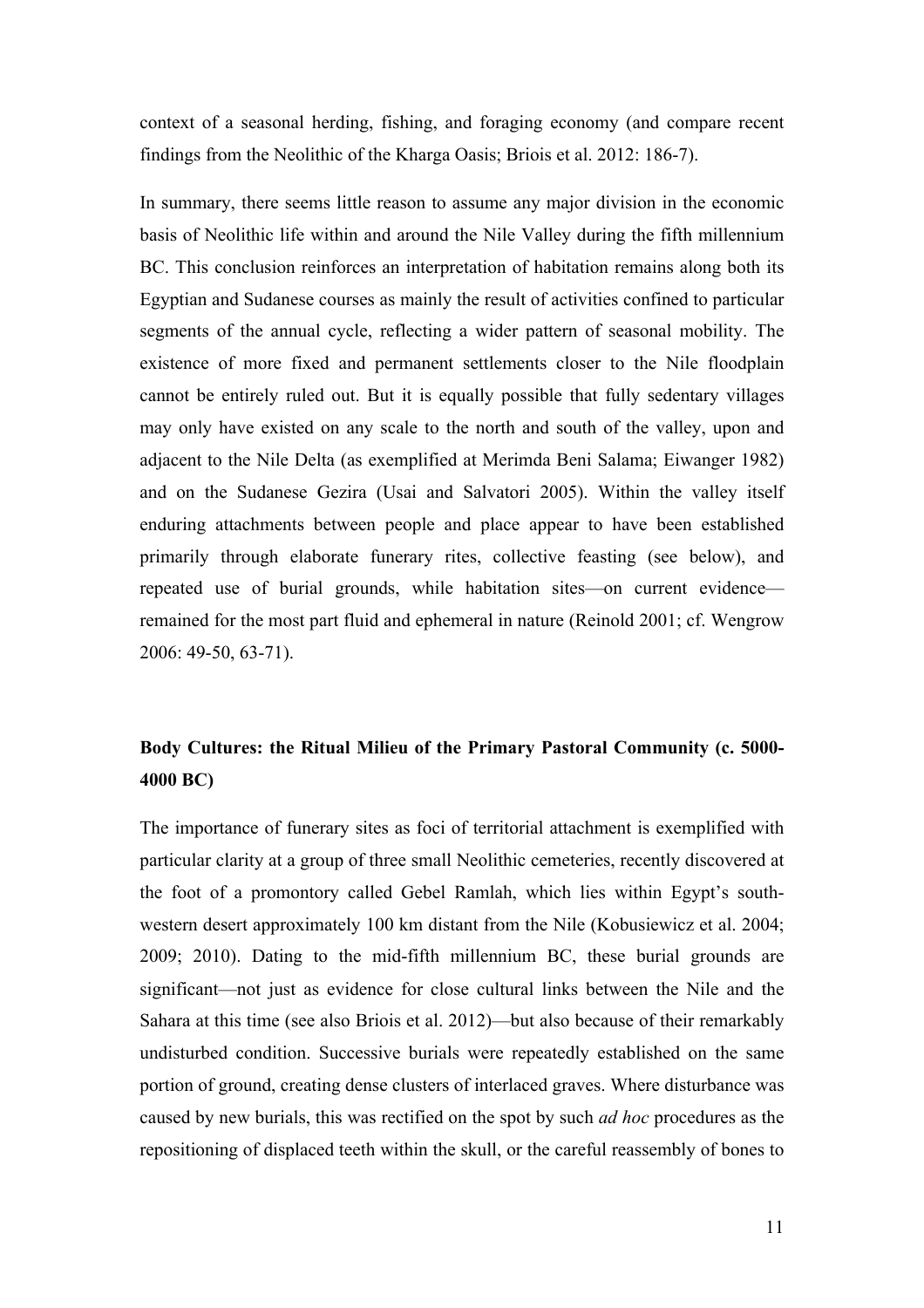ensure that ornaments remained in those places on the body to which they were originally attached: 'keeping it all together', as the excavators put it.<sup>6</sup>

Personal ornamentation forms the largest single category of grave good at Gebel Ramlah (Kobusiewicz et al. 2010: 107). Many body ornaments survive *in situ*, indicating that they covered a variety of body parts including the wrists, ankles, arms, legs, head, neck, and around the waist. Nose and lip studs are also common. This strong emphasis on the decoration of the human form is consonant with a much wider system of funerary practices, strongly characteristic of the fifth millennium BC. Throughout the Nile Valley, and into the neighbouring deserts, treatments of the body in death became remarkably uniform in this period (for detailed references on what follows, including discussion of particular sites, see Geus 1991; Reinold 2006; Wengrow 2006: 50-9).

Individuals were typically laid in roughly shaped pits, knees contracted and hands often cupping the face. Before interment the intact body was usually wrapped in animal skins or reed mats and decorated with a rich array of ornaments made of coloured stone beads, pierced shells, worked bone, tooth, and ivory. While each individual grave constitutes a unique configuration of objects and human remains, the great majority follow a similar pattern of depositional practices, pointing towards a common ritual template—and an associated range of portable material culture—that was shared by groups throughout the Nile Valley. At Gebel Ramlah, as elsewhere (e.g. el-Badari, Mostagedda, Kadruka, R12, el-Ghaba), these practices were applied equally to adults and infants of both sexes.

Shared features of Neolithic burial across the Nile Valley extend beyond the treatment and ornamentation of the corpse to the deposition of functionally similar artefacts within graves. These too are highly portable—and so consistent with the requirements of a relatively mobile lifestyle—and are closely associated with the presentation of the body, hair, and skin. They include a range of cosmetic articles and implements as well as small vessels made of clay, stone, or ivory. Combs of bone or ivory, and spatulas used with hollowed tusks for mixing and pouring fluids are among the grave goods documented throughout the valley, as are stone grinding palettes accompanied by rubbing pebbles (themselves often carefully selected in colourful varieties) and pigments for making body paint (Stevenson 2009; some of the earliest attestations of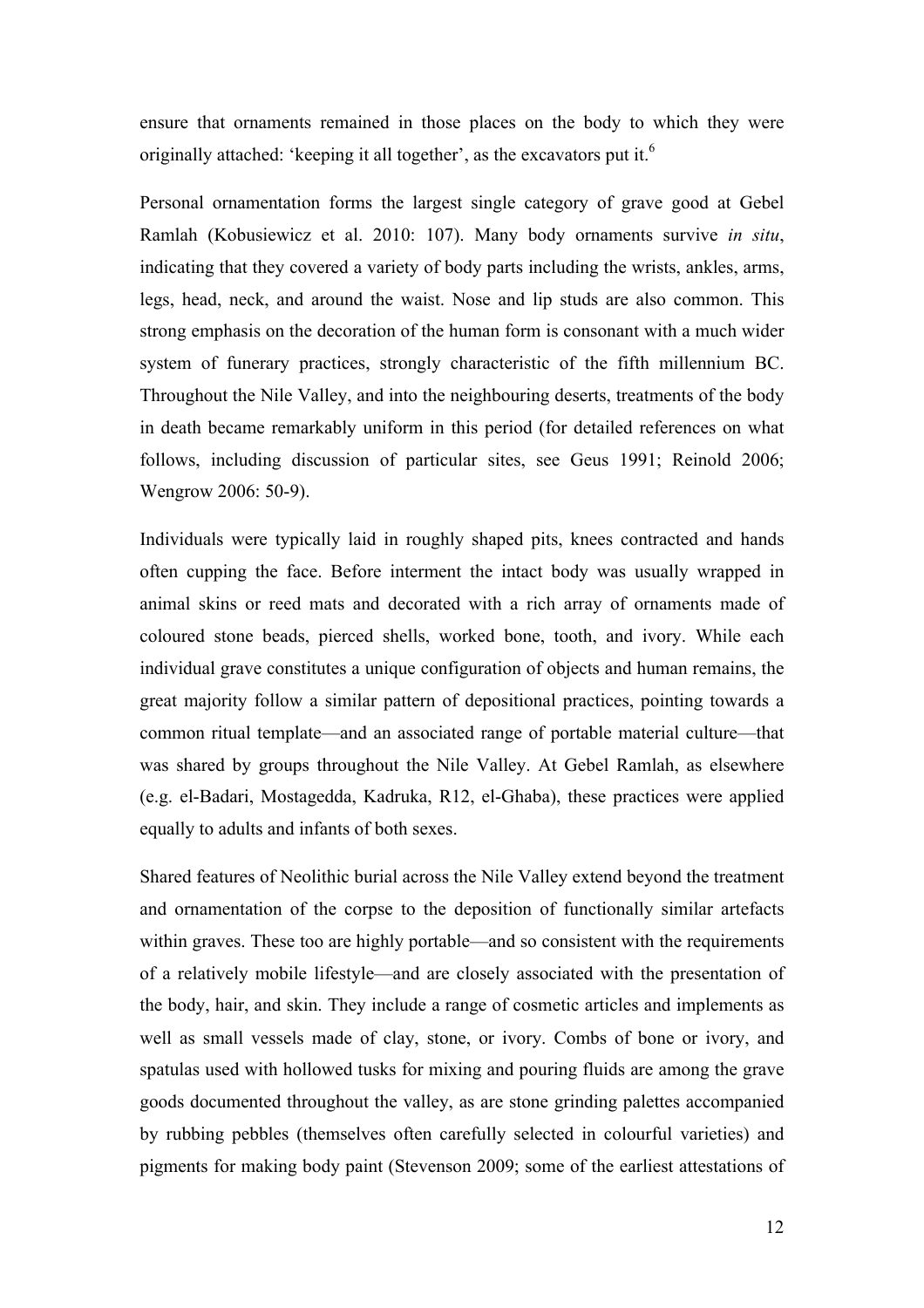cosmetic palettes, dating to the mid-late sixth millennium BC, derive from Djara in Egypt's Western Desert; Riemer et al. 2009). Pigments are sometimes found within miniature containers of ivory, shell, pottery or ornamented cow horn. Mace-heads, which only later became a common grave good in Egypt, make their first appearance in central Sudanese burials at this earlier time (e.g. Lecointe 1987; Krzyżaniak 1991). Markings on anthropomorphic figurines of the period point towards practices such as tattooing and scarification (Edwards 2004: 51), reinforcing the overall impression of a complex and exuberant material culture, strongly focussed on the social presentation of the body in life as well as death.

Meat consumption is likely to have formed an important component of this ritual milieu, as indicated by the inclusion of cattle horns and other animal remains (both wild and domestic) within human burials (Wengrow 2006: 56-59). Such practices may have had deep antecedents in North East Africa, extending back to the Pleistocene-Holocene transition. For example, at Toshka, in Lower Nubia, an unusual discovery of human burials dated to the terminal Pleistocene (c. 12,000-10,000 BC) includes a number of interments in which elements of cattle skulls were placed with the dead (Wendorf 1968: 875; cf. Geus 1991). The keeping of increasingly large domestic herds would have augmented the potential for ceremonial feasting of this kind, and for the cementing of social bonds that accompanied such occasions.

The range of materials and substances used for body ornamentation in the fifth millennium BC greatly exceeds what is attested for earlier periods of prehistory in most of the Nile Valley and adjacent regions (a possible exception in the Kerma region is noted below). To an established repertory of ostrich eggshell beads was now added a much wider spectrum of decorative resources. Represented among more than five hundred individual beads and pendants from Gebel Ramlah, for instance, are carnelian, diorite, haematite, green gneiss, white limestone, turquoise, agate, and Red Sea shells (*Nerita* sp.). Bracelets of ivory and shell, together with lip and nose plugs of carnelian and turquoise complement these effusive displays. Jasper, alabaster, steatite, and serpentine are also found among the materials used for bead-manufacture at broadly contemporaneous cemeteries in the Nile Valley.

Many of these materials derive from mineral deposits and outcrops to the east of the valley, which also supplied the coloured pigments (red ochre, yellow limonite, and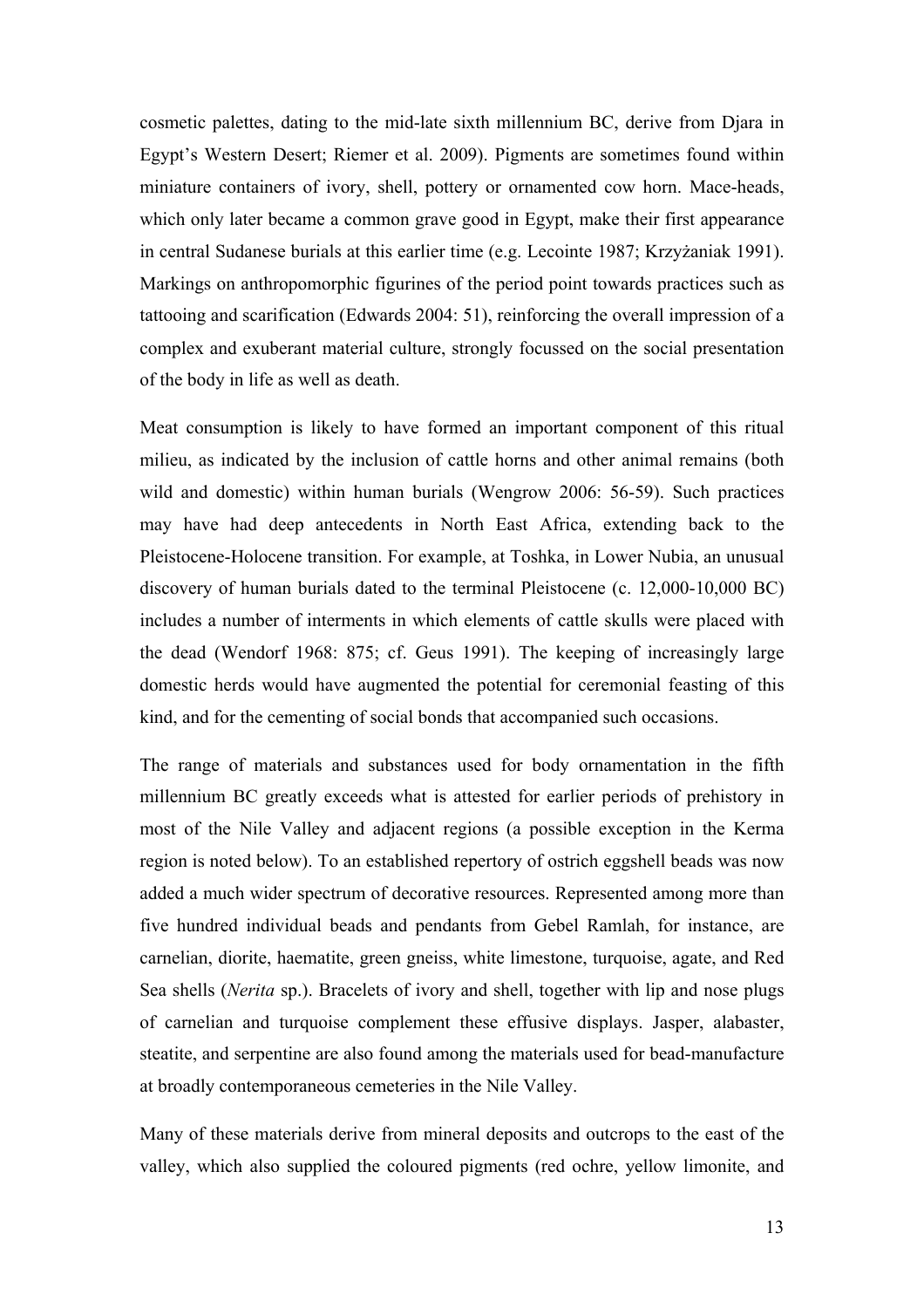green malachite) used in body painting. Sheets of mica, including one found at Gebel Ramlah—fashioned into the shape of a fish, with drilled suspension holes for ease of carrying—further attest to eastward links. The common presence of these various substances in cemeteries located close to the Nile floodplain implies regular and extensive prospection along wadi routes leading between the valley and the Red Sea Hills, which may have enjoyed higher rainfall at this time (Vermeersch 2008), providing opportunities for grazing herds, as well as seasonal foraging and hunting (see Majer 1992; Wengrow 2006: 27, with further references).

Occasional finds of similar burials deep within the Eastern Desert (e.g. Murray and Derry 1923; Sadr 1997; Friedman and Hobbs 2002) confirm what is now also evident from Gebel Ramlah: that the use of funerary rites to signal attachments to particular grazing lands and pathways of movement extended spatially beyond the Nile Valley, both east and west. Recent discoveries at the Neolithic cemetery of el-Barga, in the Kerma region of northern Sudan, raise the further possibility that this ritual-territorial system, and its sophisticated modes of body decoration, extend back in time beyond the fifth millennium BC (Honegger 2004; 2005; 2010). Current dates for these much earlier burials—replete with cosmetic grinding palettes, cattle skulls, and abundant ornamentation—fall within the first half of the sixth millennium. They therefore remain chronologically isolated by some centuries from the cultural milieu to which they so evidently belong (see Figure 2). The possibility thus remains open that the 'primary pastoral community', as described here, has considerably deeper roots in the Nile Valley than are currently apparent.

## **Conclusion**

The regional configuration of Neolithic societies in North East Africa is still conventionally understood through the lens of archaeological 'cultures', defined by comparing particular classes of artefacts and assemblages (see. e.g. the contributions to Köhler ed. 2011). While recognising the heuristic importance of typological comparisons, our aim here has been to "see the wood through the trees" by highlighting evidence for a clear, but neglected horizon of prehistoric cultural development. This horizon, which we term the 'primary pastoral community', is defined as a pattern of social and cultural integration at work throughout the entirety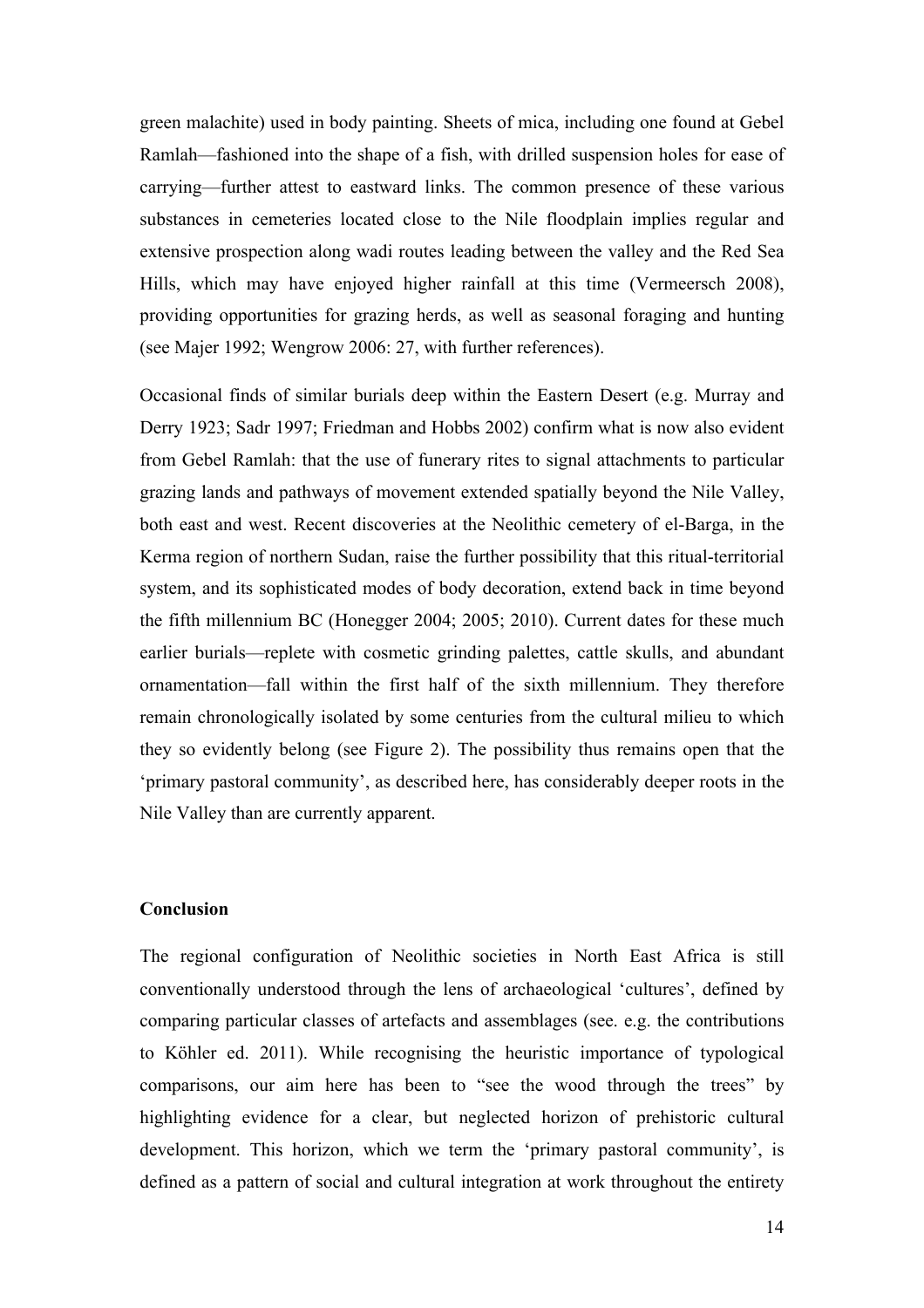of the Nile Valley, and extending some distance into the adjacent deserts, during the fifth millennium BC. For an understanding of the region's long-term development this protracted episode of cultural convergence is, we suggest, of equal importance to the similarities and differences between ceramic or stone tool assemblages. Indeed, it provides an overarching conceptual framework within which the significance of such technological variables might eventually be better understood.

The question will then inevitably, and rightly, be asked: what kind of historical entity *is* the 'primary pastoral community'? Clearly it is inconceivable that communities throughout the entire length of the Nile Valley, a distance of c. 1800 km, shared anything approaching a conscious social identity (e.g. of the sort that could be articulated in tribal or ethnic terms) during the fifth millennium BC. Instead, what came to be shared across this extensive region were the materials and practices including, and perhaps especially, modes of ritual practice—out of which more local contrasts and group identities were constructed.<sup>7</sup> It may be precisely the maintenance of local differences within a shared social milieu that gave rise simultaneously to such geographically expansive uniformities and, within them, to the kind of internal variations observed in ceramic assemblages and other traditional markers of archaeological "cultures" (cf. Gatto 2002; Kobusiewicz et al. 2010: 152-57). Recent work on the origins of Eurasian steppe pastoralism (e.g. Frachetti 2012; Hanks and Linduff 2009) usefully demonstrates how incremental processes of this kind may be rapidly escalated by the intensification of stockbreeding as a mode of livelihood and common measure of value. They are not, however, unique to mobile or pastoral societies in Old World prehistory.

We conclude by emphasising that our definition of a 'primary pastoral community' in the Nile Valley is a holistic one, giving equal weight to empirically observable uniformities in ritual practice, material culture, and ecology. As such it stands in contrast to the recent and narrower focus on environmental stress as a long-term driver of cultural change in North East Africa. It seems important to insist on this methodological distinction, not least because such recent catastrophes as the genocide in Darfur have been linked to what are supposedly millennia-old cycles of climatedriven demographic change (Kuper and Kroepelin 2006: 807). From an archaeological point of view we hope, at the very least, to have demonstrated that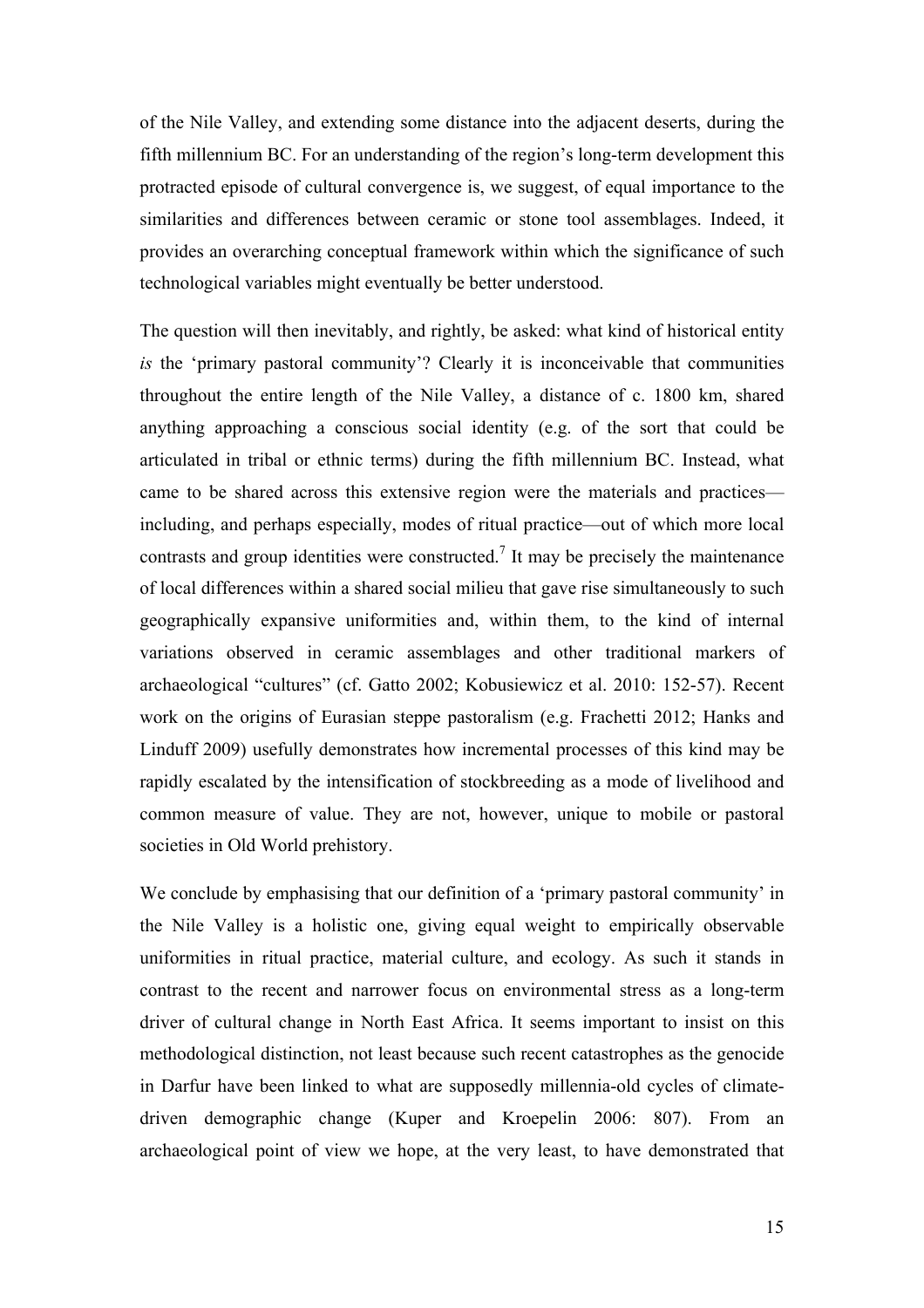alternative interpretations of Africa's deep past—and hence of its more immediate future—are not only possible, but also plausible.

## **Acknowledgements**

Research presented in this paper is funded by The Leverhulme Trust and forms part of the project: 'Origins of Nationhood: A New Chronology for the Formation of the Egyptian State'. We would like to express our sincere thanks to the many curatorial staff and excavators who assisted us in identifying and accessing appropriate samples for radiocarbon dating, in particular Stephen Quirke (Petrie Museum), Mark Nesbitt (Herbarium, Kew), Liam McNamara (Ashmolean Museum), Marta Lahr (Duckworth Laboratory), Carolyn Routledge (Bolton Museum and Art Gallery) and Donatella Usai.

<sup>&</sup>lt;sup>1</sup> Wendorf and Schild (1998), followed more recently by di Lernia (2006), cite Herskovits (1926) as a source for their notion of an African 'cattle complex' extending from prehistoric to recent times; but Herskovits himself restricted his observations to modern East Africa, noting that the 'cattle complex' was 'superimposed on what appears to be an underlying agricultural culture which may have preceded it historically' (1930: 70). Some time ago Lucy Mair (1985) dismissed the 'cattle complex' as a 'mouldering cliché' in western scholarship on Africa. For further questioning of its recent applications in prehistory, see also Wengrow (2001).

 $2$  It is therefore advisable to resist the increasingly common use of 'Late' or 'Final' Neolithic to describe developments of the fifth millennium BC, with which this paper is mainly concerned.

 $3$  One recent review (Le Quellec 2011) draws attention to well-known depictions of simple milking techniques in the rock art of the central Sahara, while acknowledging that the dating of these images remains far from precise (cf. di Lernia and Gallinaro 2010). It is worth noting that (*contra* Le Quellec) Andrew Sherratt's definition of a 'secondary products revolution' never excluded the role of milking and milk consumption in mid-Holocene Saharan pastoralism. In fact Sherratt (e.g. 1997: 187) drew attention to the 'plentiful provision of milk, urine and dung' as a key factor in the expansion of cattle pastoralism throughout this region and into the tropical grasslands of eastern Africa during the fourth and third millennia BC. Instead it was the absence of a traction complex (plough and cart), and possibly also of *dairying* (i.e. the systematic processing of milk products into storable and easily digestible commodities) that was thought to differentiate early African pastoralism from that of both urban and steppic Eurasia (Sherratt l981; 1997).

 $4 \text{ http://c14.archive.com.uk/embed.php?File=egypt2.html}$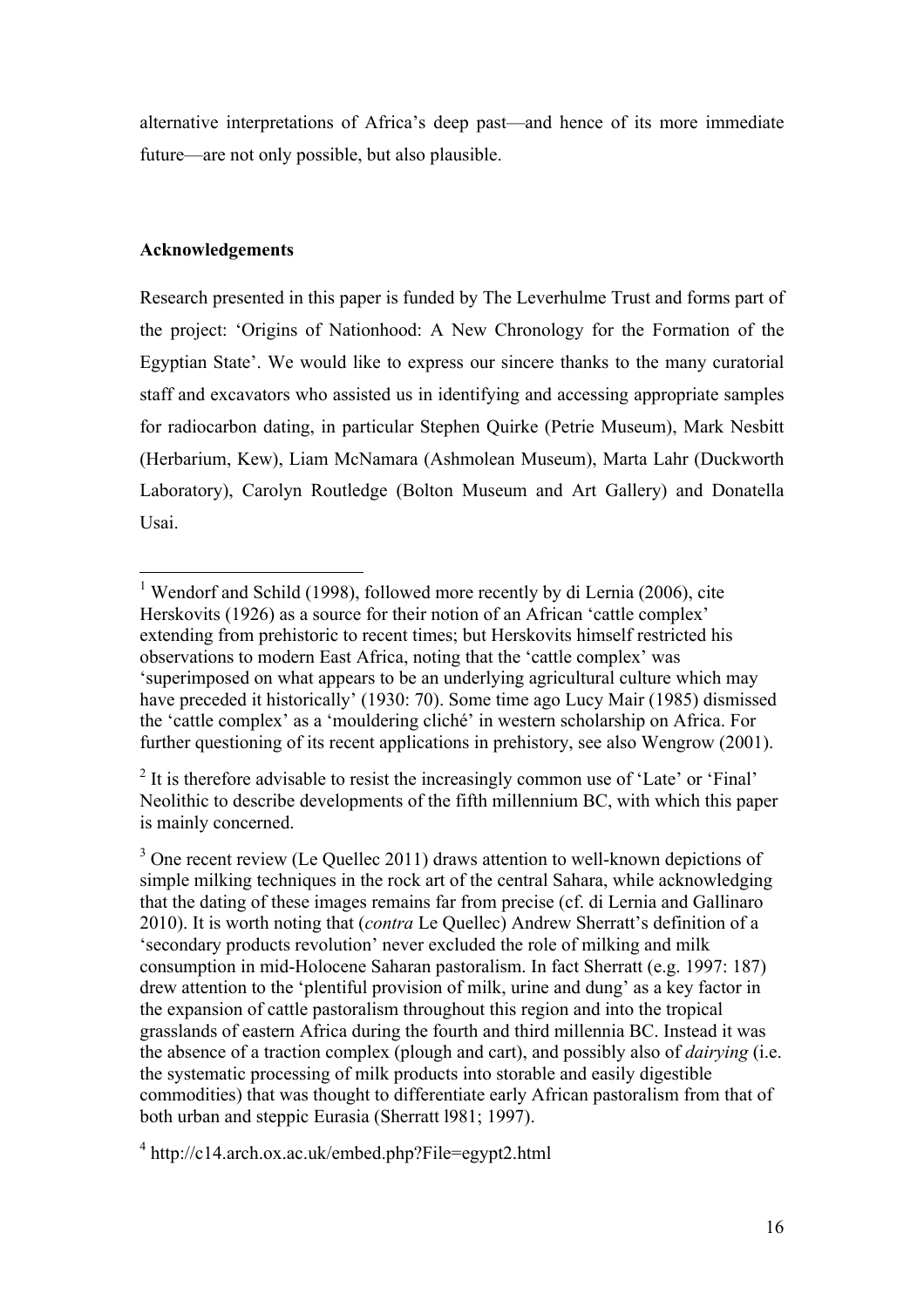5 The correspondence was sent from Caton-Thompson to P.E. Newberry—a trained botanist as well as an Egyptologist and archaeologist—and is stored in her archives at the Griffith Institute. One relevant letter is undated but filed with material dating to 1932; the other is dated to 1926. Criticisms of Brunton's excavation style are repeated, in milder terms, in Caton-Thompson's published memoirs (1983: 90).

<sup>6</sup> Health profiles reconstructed for the individuals buried at Gebel Ramlah are informative concerning wider matters of diet and economy. It is especially notable that not a single sign of caries is reported from an analysis of nearly 800 human teeth. Caries are dental lesions often resulting from regular consumption of processed, highcarbohydrate plant foods. Albeit indirectly, their complete absence in this case supports the current contention that domestic cereals played a relatively insignificant role in the diet of early Nilotic pastoralists (Kobusiewicz et al. 2010: 204-7).

<sup>7</sup> Marcel Mauss long ago proposed the term 'civilisations' to refer to these 'families of societies', the unity of which resides precisely in the fact that they share—not just a similar habitat or mode of adaptation—but also common ways of marking social difference and constructing boundaries (see Schlanger ed. 2006)

### **References**

Bard, K.A. 2008. *An Introduction to the Archaeology of Ancient Egypt.* Oxford: Blackwell.

Barth, F. (ed.) 1978. *Scale and Social Organization.* Universitetsforlaget: Oslo-Bergen-Tromsø.

Blench, R.M. and K.C. MacDonald (eds.) 2000. *The Origins and Development of African Livestock: Archaeology, Genetics, Linguistics and Ethnography.* London: UCL Press.

Boivin, N. 2004. Landscape and cosmology in the South Indian Neolithic: new perspectives on the Deccan ashmounds. *Cambridge Archaeological Journal* 14: 235- 57.

Briois F., Midant-Reynes B., Marchand S., Tristant Y., Wuttmann M., De Dapper M., Lesur-Gebremariam J., and C. Newton. 2012. Neolithic occupation of an artesian spring: KS043 in the Kharga Oasis (Egypt). *Journal of Field Archaeology* 37: 178- 191.

Bronk Ramsey, C. 1995. Radiocarbon calibration and analysis of stratigraphy: the OxCal program. *Radiocarbon* 37: 425-430.

Bronk Ramsey, C. 2009. Dealing with outliers and offsets in radiocarbon dating. *Radiocarbon* 51: 1023-1045.

Brunton, G. 1937. *Mostagedda and the Tasian Culture: British Museum Expeditions to Middle Egypt 1928, 1929*. London: Bernard Quaritch.

1948. *Matmar: British Museum Expeditions to Middle Egypt, 1929-1931.* London: Bernard Quaritch.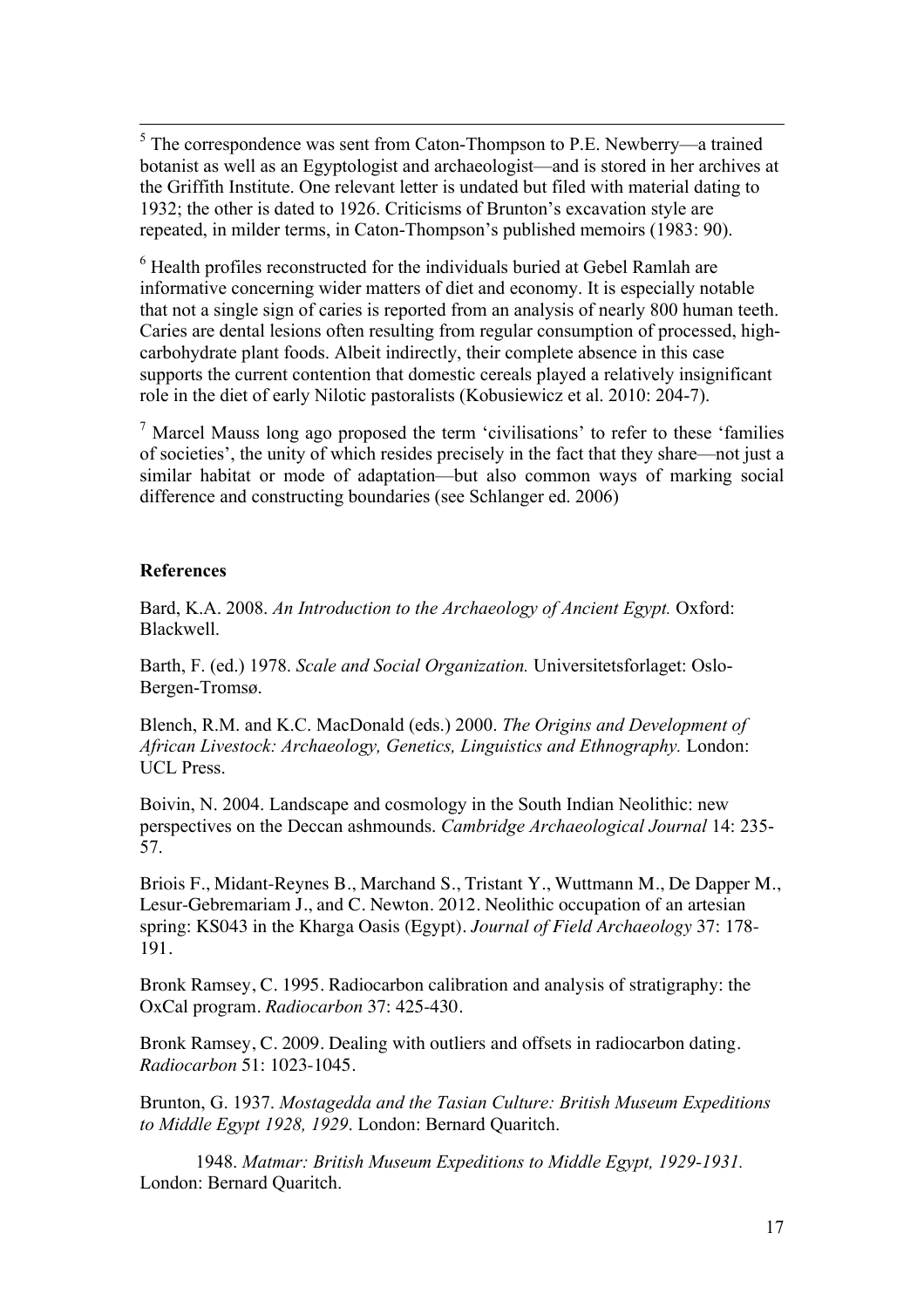Brunton, G. and G. Caton-Thompson. 1928. *The Badarian Civilization and Prehistoric Remains near Badari.* London: Bernard Quaritch.

 $\overline{a}$ 

Butzer, K.W. 1976. *Early Hydraulic Civilization in Egypt: A Study in Cultural Ecology.* Chicago: University of Chicago Press.

2002. Geoarchaeological implications of recent research in the Nile delta. In E.C.M. van den Brink and T.E. Levy (eds.), *Egypt and the Levant: Interrelations from the 4th through the early 3rd Millennium BC*, pp. 83-97. London, New York: Leicester University Press.

Caneva, I. 1991. Prehistoric hunters, herders and tradesmen in central Sudan: data from the Geili region. In W.V. Davies (ed.), pp. 6-15.

Cappers, R.T.J. and R. Hamdy. 2007. Ancient Egyptian plant remains in the Agricultural Museum (Dokki, Cairo). In R. Cappers (ed.) *Fields of Change: Progress in African Archaeobotany*, pp. 165-214. Groningen Archaeological Studies 5. Eelde, the Netherlands: Barkhuis; Groningen: Groningen University Library.

Caton-Thompson, G. 1983. *Mixed Memoirs.* Gateshead: Paradigm.

Close, A.E. 1996. Plus ça change: the Pleistocene-Holocene transition in Northeast Africa. In L.G. Straus (ed.) *Humans at the End of the Ice Age: The Archaeology of the Pleistocene-Holocene Transition*, pp. 43-57. New York and London: Plenum.

Davies, W.V. (ed.) 1991. *Egypt and Africa: Nubia from Prehistory to Islam*. London: British Museum Press.

Dee, M., Wengrow, D., Shortland A., Stevenson, A., Brock, F., Flink, L.G and C. Bronk Ramsey (forthcoming). An absolute chronology for early Egypt using radiocarbon dating and Bayesian statistical modelling. *Proceedings of the Royal Society A.*

di Lernia, S. 2001. Dismantling dung: delayed use of food resources among Early Holocene foragers of the Libyan Sahara. *Journal of Anthropological Archaeology* 20: 408-441.

2006. Building monuments, creating identity: cattle cult as a social response to rapid environmental changes in the Holocene Sahara. *Quaternary International* 151: 50-62.

di Lernia, S. and M. Gallinaro. 2010. The date and context of Neolithic rock art in the Sahara: engravings and ceremonial monuments from Messak Settafet (south-west Libya). *Antiquity* 84: 954-75.

Drake, N.A., Blench, R.M., Armitage, S.J., Bristow, C.S., and K.H. White. 2011. Ancient watercourses and biogeography of the Sahara explain the peopling of the desert. *Proceedings of the National Academy of Sciences* 108: 458-62.

Dunne, J., Evershed, R.P., Salque, M., Cramp, L., Bruni, S., Ryan, K., Biagetti, S. and S. di Lernia. 2012. First dairying in green Saharan Africa in the fifth millennium BC. *Nature* 486, 390–394.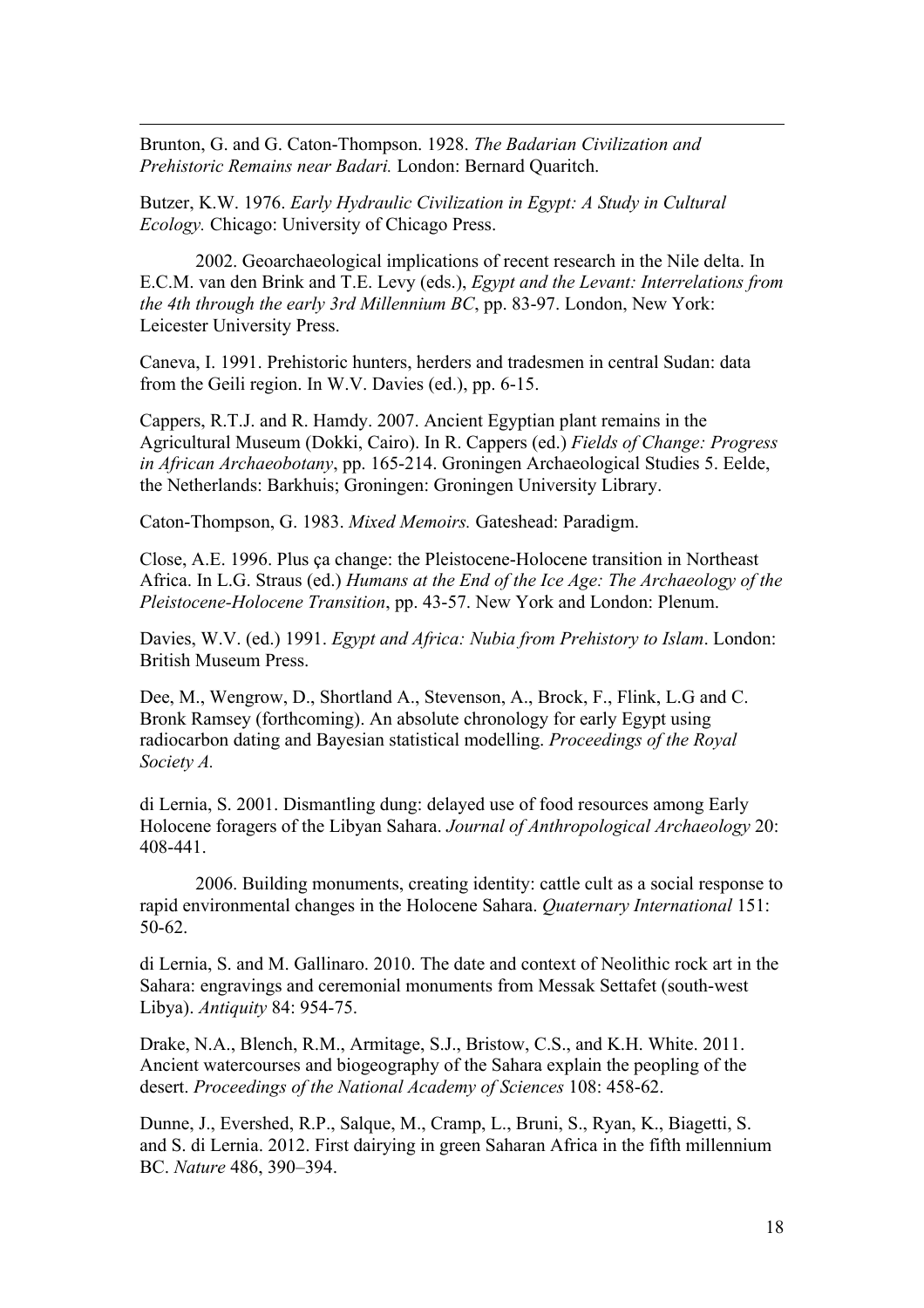Edwards, D.N. 2004. *The Nubian Past: An Archaeology of the Sudan.* London: Rouledge.

 $\overline{a}$ 

Ehret, C. 2001. *A Historical-Comparative Reconstruction of Nilo-Saharan.* Cologne: Rüdiger Köppe Verlag.

Eiwanger, J. 1982. Die neolithische Siedlung von Merimde-Benisalame. *Mitteilungen des Deutschen Archäologischen Instituts, Abteilung Kairo* 38: 67-82.

Evans-Pritchard. 1940. *The Nuer. A Description of the Modes of Livelihood and Political Institutions of a Nilotic People*. Oxford: Oxford University Press.

Foster, S. forthcoming. *The Neolithic transition in the Nile Valley: modelling social networks.* PhD thesis. University College London.

Frachetti, M.D. 2012. Multiregional emergence of mobile pastoralism and nonuniform institutional complexity across Eurasia. *Current Anthropology* 53: 2-38.

Friedman, R.F. and J.J. Hobbs. 2002. A 'Tasian' tomb in Egypt's Eastern Desert. In R.F. Friedman (ed.), *Egypt and Nubia: Gifts of the Desert*, pp. 178-91. London: British Museum Press.

Fuller, D.Q. 2004. The central Amri to Kirbekan survey: a preliminary report on excavations and survey, 2003-2004. *Sudan and Nubia* 8: 4-10.

2011. Finding plant domestication in the Indian subcontinent. *Current Anthropology* 52: 347-62.

Fuller, D.Q. and E.A. Hildebrand. in press. Domesticating plants in Africa. In P. Mitchell and P. Lane (eds.) *The Oxford Handbook of African Archaeology*. Oxford: Oxford University Press.

Gatto, M.C. 2002. Ceramic traditions and cultural territories: the "Nubian Group in prehistory. *Sudan and Nubia* 6: 8-19.

2011a. The Nubian pastoral culture as link between Egypt and Africa: a view from the archaeological record. In K. Exell (ed.), *Egypt in its African Context. Proceedings of the Conference held at the Manchester Museum, University of Manchester, 2-4 October 2009*. Oxford: Archaeopress.

2011b. The relative chronology of Nubia. In C. Köhler (ed.), pp. 81-100.

Garcea, E.A.A. and E.A.Hildebrand. 2009. Shifting social networks along the Nile: Middle Holocene ceramic assemblages from Sai Island, Sudan. *Journal of Anthropological Archaeology* 28: 304-22.

Geus, F. 1991. Burial customs on the Upper Main Nile: an overview. In W.V. Davies (ed.), pp. 57-73.

Gifford-Gonzalez, D. and O. Hanotte. 2011. Domesticating animals in Africa: implicaations of genetic and archaeological findings. *Journal of World Prehistory* 24: 1-23.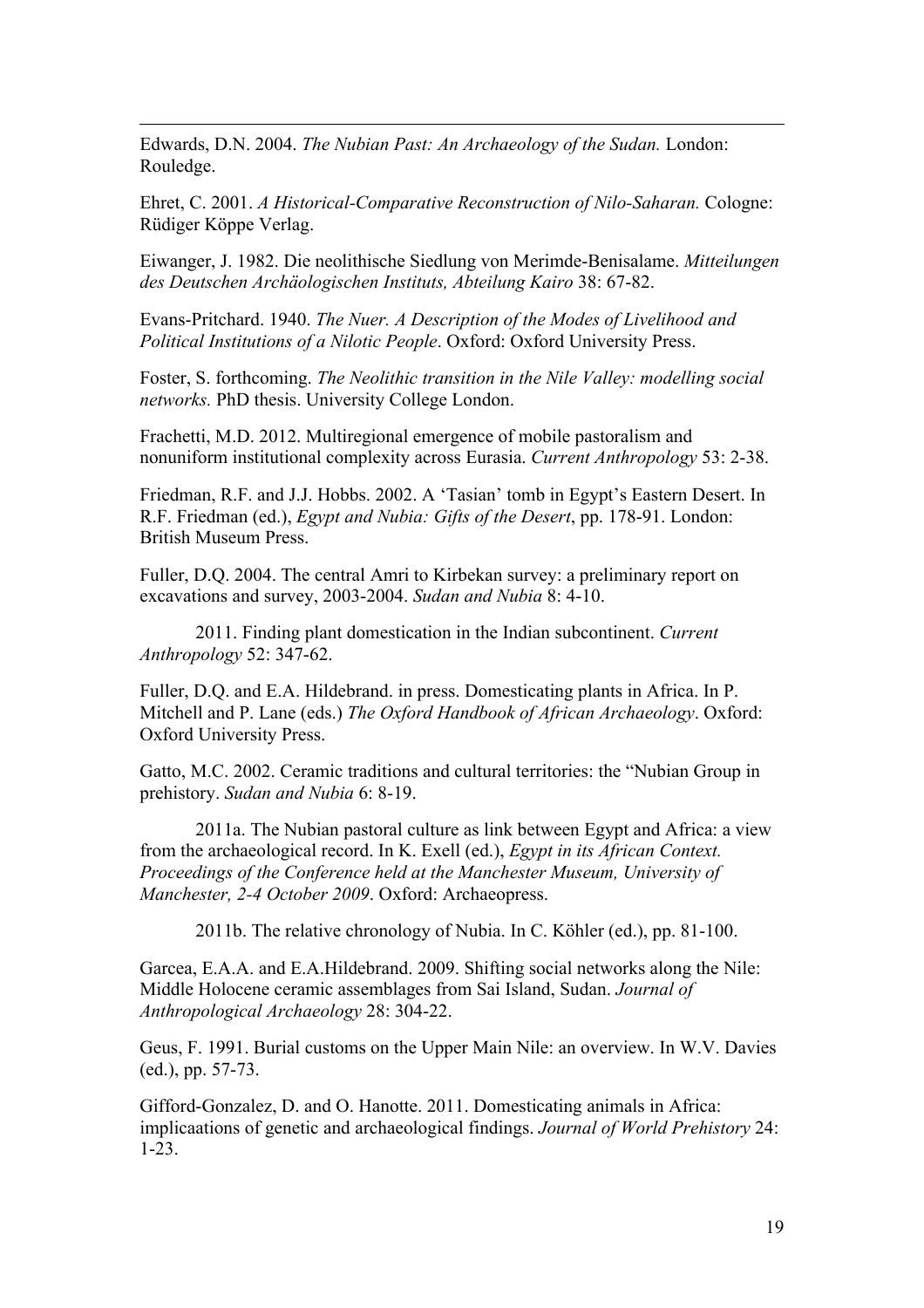Grigson, C. 2000. *Bos Africanus* (Brehm)? Notes on the archaeozoology og the native cattle of Africa. In R.M. Blench and K.C. MacDonald (eds.), pp. 38-60.

Haaland, R. 1992. Fish, pots and grain: Early and Mid-Holocene adaptations in the central Sudan. *African Archaeological Review* 10: 43-64.

1993. Aqualithic sites of the Middle Nile. *Azania* 28: 47-86.

 $\overline{a}$ 

1995. Sedentism, cultivation and plant domestication in the Holocene Middle Nile region. *Journal of Field Archaeology* 22: 157-74.

Hanks, B.K. and Linduff, K.M. (eds.) 2009. *Social Complexity in Prehistoric Eurasia: Monuments, Metals and Mobility.* Cambridge: Cambridge University Press.

Hassan, F.A. 1985. Radiocarbon chronology of Neolithic and predynastic sites in Upper Egypt and the delta. *African Archaeological Review* 3: 95-116.

1986. Chronology of the Khartoum 'Mesolithic' and 'Neolithic' and related sites in the Sudan: statistical analysis and comparisons with Egypt. *African Archaeological Review* 4: 83-102.

2000. Climate and cattle in North Africa: a first approximation. In R.M. Blench and K.C. MacDonald (eds.), pp. 61-86.

Hendrickx, S., Midant-Reynes, B., and W. van Neer. 2001. *Mahgar Dendera 2 (Haute Egypte): un site d'occupation Badarian.* Leuven: Leuven University Press.

Hendrickx, S. and P. Vermeersch. 2000. Prehistory: from the Palaeolithic to the Badarian culture. In I. Shaw (ed.) *The Oxford History of Ancient Egypt*, pp. 17-44. Oxford: Oxford University Press.

Hendrickx, S., Huyge, D. and W. Wendrich. 2010. Worship without writing. In W. Wendrich (ed.) *Egyptian Archaeology*, pp. 15-35. Oxford: Blackwell.

Herskovits, M.J. 1926. The cattle complex in East Africa. *American Anthropologist* 28: 230-72, 361-88, 494-528, 633-64.

1930. The culture areas of Africa. *Africa* 3: 59-77.

de Heusch, L. 1985. *Sacrifice in Africa: A Structuralist Approach.* Manchester: Manchester University Press.

Honegger, M. 2001. Fouilles préhistoriques et prospection dans la région de Kerma. *Genava* 49: 221-8.

2004. Settlement and cemetery of the Mesolithic and Early Neolithic at el-Barga (Kerma region). *Sudan and Nubia* 8: 27-32.

2005. Kerma et les débuts du Néolithique Africain. *Genava* 53: 239-49.

2010. La Nubia et al Sudan: un bilan des vingt dernières années de recherche sur la pré- et protohistoire. *Archéo-Nil* 20: 77-86.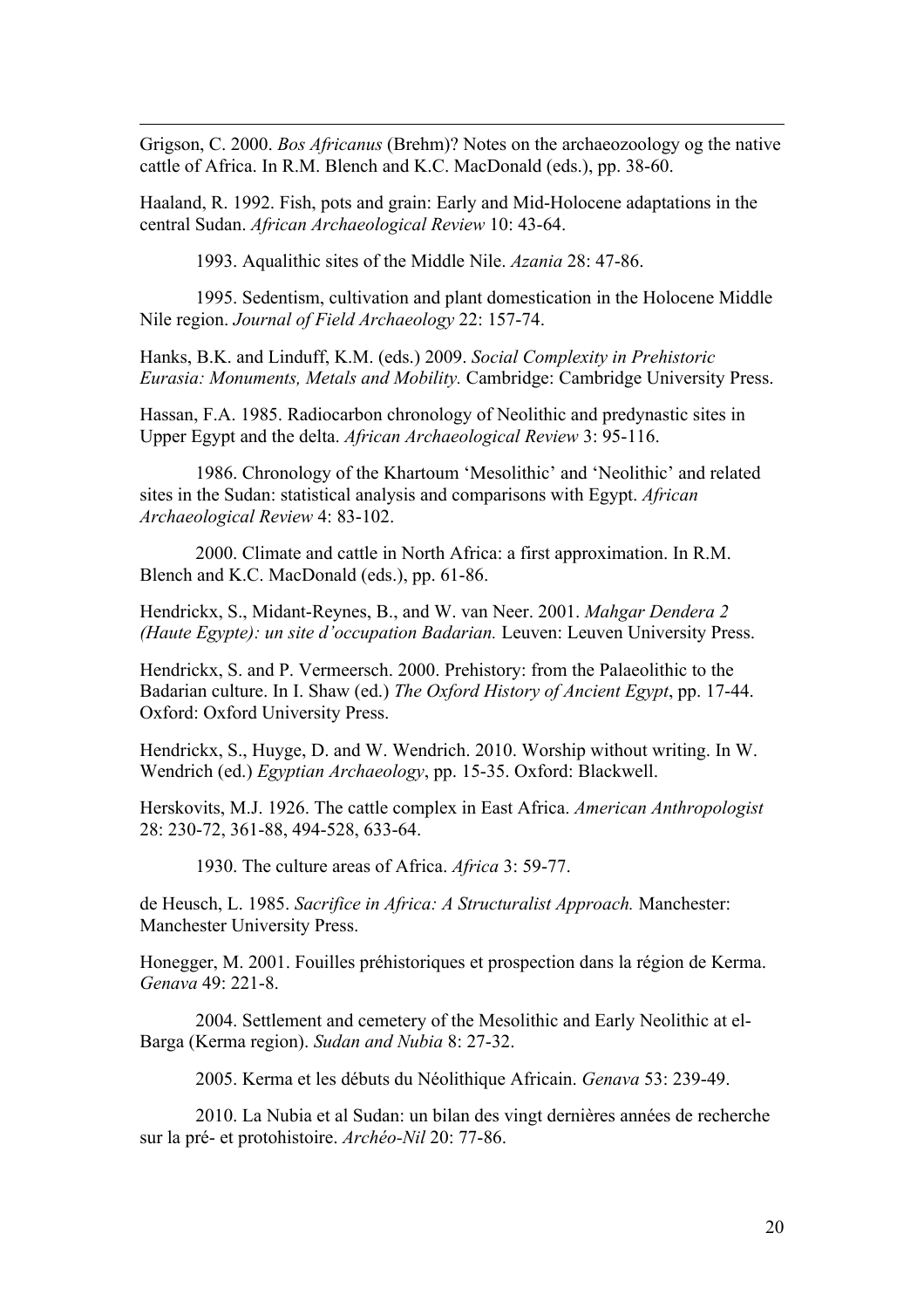Karin Kindermann, Bubenzer, Olaf, Nussbaum, Stefanie, Riemer Heiko, Darius, Frank, Pöllath, Nadja and Ursula Smettan. 2006. Palaeoenvironment and holocene land use of Djara, western desert of Egypt. *Quaternary Science Reviews* 25: 1619- 1637.

 $\overline{a}$ 

Kobusiewicz, M., Kabaciński, J., Schild, R., Irish, J.D., and F. Wendorf. 2004. Discovery of the first Neolithic cemetery in Egypt's western desert. *Antiquity* 78: 566–578.

2009. Burial practices of the Final Neolithic pastoralists at Gebel Ramlah, Western Desert of Egypt. *British Museum Studies in Ancient Egypt and Sudan* 13: 147-74.

Kobusiewicz, M, Kabaciński, J., Schild, R., Irish, J. Gatto, M.C., and F. Wendorf. 2010. *Gebel Ramlah: Final Neolithic cemeteries from the Western Desert of Egypt.* Poznań: Institute of Archaeology and Ethnology, Polish Academy of Sciences.

Köhler, C. ed. 2011. La chronologie relative de la Basse Vallée du Nil jusqu'au 3e millénaire BC. *Arcéo-Nil* 21 (Dossier/Special Edition).

Krzyżaniak, L. 1991. Early farming in the Middle Nile Basin: recent discoveries at Kadero. *Antiquity* 65: 515-32.

Kuper, R. and S. Kroepelin. 2006. Climate-controlled Holocene occupation in the Sahara: motor of Africa's evolution. *Science* 313: 803-7.

Lecointe, Y. 1987. Le site néolithique d'El Ghaba: deux années d'activité (1985-6). *Archéologie du Nil Moyen* 2: 69-87.

Le Quellec, J.-L. 2011. Provoking lactation by the insufflation technique as documented by the rock images of the Sahara. *Anthropozoologica* 46: 65-125.

Linseele, V. 2012. Animal remains from the Early Holocene sequence at Wadi el-Arab. In M. Honegger (ed.) *Kerma, Soudan, 2011-12*, pp.16-18. Institut d'archéologie: Université de Neuchâtel.

McCorriston, J. and L. Martin 2009. Southern Arabia's early pastoral population history: some recent evidence. In M.D. Petraglia and J.I. Rose (eds.) *The Evolution of Human Populations in Arabia*, pp. 237-50. London, New York: Springer.

McCorriston, J., Harrower, M., Martin, L., and E. Oches. 2012. Cattle cults of the Arabian Neolithic and early territorial societies. *American Anthropologist* 114: 45-63.

MacDonald, K.C. 2000. The origins of African livestock: indigenous or imported? In R.M. Blench and K.C. MacDonald (eds.), pp. 2-17.

Mair, L. 1985. The cattle complex. *Man* 20: 743.

Majer, J. 1992. The Eastern Desert and Egyptian prehistory. In R. Friedman and B. Adams (eds.) *The Followers of Horus: Studies Dedicated to Michael Allen Hoffman*, pp. 227-34. Oxford: Oxbow.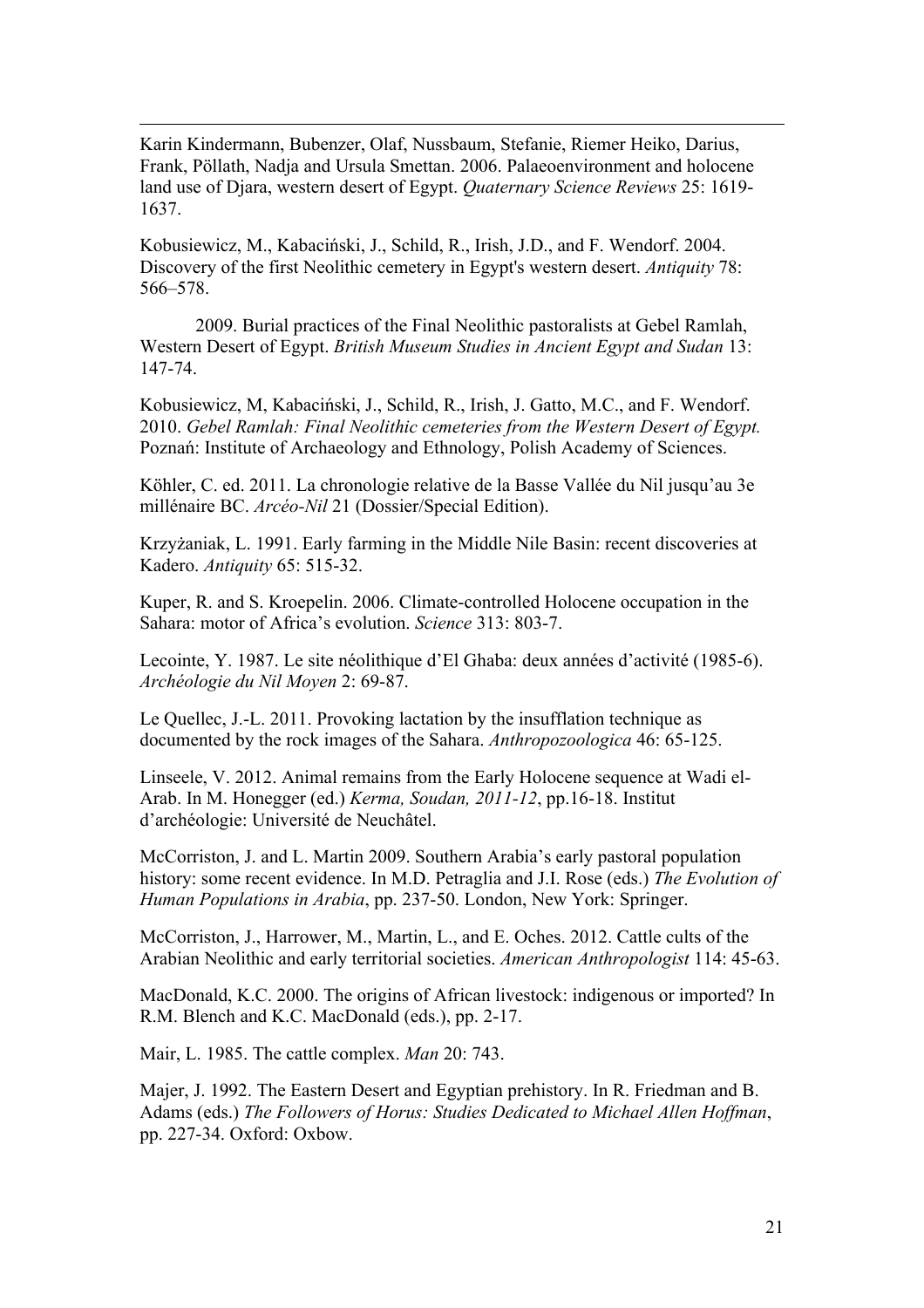Marshall, F. and E.A. Hildebrand. 2002. Cattle before crops: the beginnings of food production in Africa. *Journal of World Prehistory* 16: 99-143.

 $\overline{a}$ 

Midant-Reynes, B. 2000. *The Prehistory of Egypt: From First Egyptians to the First Pharaohs.* (Translated by I. Shaw). Oxford: Blackwell.

Midant-Reynes, B. and N. Buchez. 2002. *Adaïma* I: *Economie et habitat*. Cairo: IFAO.

Murray, G. and D. Derry. 1923. A pre-dynastic burial on the Red Sea coast of Egypt. *Man* 23: 129-31.

Muzzolini, A. 1993. The emergence of a food-producing economy in the Sahara. In T. Shaw et al. (eds.), pp. 227-39.

Nicoll, K. 2001. Radiocarbon chronologies for prehistoric human occupation and hydroclimatic change in Egypt and northern Sudan. *Geoarchaeology* 16: 47-64.

O'Connor, D. and A. Reid eds. 2003. *Ancient Egypt in Africa.* London: UCL Press.

Phillipps, R., Holdaway, S., Wendrich, W., and R. Cappers. 2012. Mid-Holocene occupation of Egypt and global climatic change. *Quaternary International* 251: 64- 76.

Reinold, J. 1991. Néolithique soudanais: les coutumes funéraires. In W.V. Davies (ed.), pp. 16-29.

1994. Le cimetière néolithique KDK 1 de Kadruka (Nubie soudanaise): premiers résultats et essai de correlation avec les sites du Soudan central. In C. Bonnet (ed.) *Etudes nubiennes*, pp. 93-100. Geneva: Bonnet.

2001. Kadruka and the Neolithic in the northern Dongola Reach. *Sudan and Nubia* 5: 2-10.

2006. Les cimetières préhistoriques au Soudan--coutumes funéraires et systèmes sociaux. In I. Caneva and A. Roccati (eds.) *Acta Nubica*, pp. 139-62. Roma: Istituto Poligrafico e Zecca della Stato.

Riemer, H., Kindermann, K. and M. Atallah. 2009. Die "Schminkpaletten" des 6. Jahrtausends v. Chr. aus der ägyptischen Westwüste. Ein Beitrag zu den Kulturbeziehungen zwischen Wüste und Niltal in prähistorische Zeit. *Mitteilungen des Deutschen Archäologischen Instituts, Abteilung Kairo* 65: 355-371.

Rowlands, M. J. 2003. The unity of Africa. In D. O'Connor and A. Reid (eds.), pp. 39-54.

Sadig, A.M. 2010. *The Neolithic of the Middle Nile Region: An Archaeology of Central Sudan and Nubia*. Kampala: Fountain.

Sadr, K. 1997. The Wadi Elei finds: Nubian desert gold mining in the 5th and 4th millennium BC? *Cahiers de Recherches de l'Institut de Papyrologie et d'Egyptologie de Lille* 17: 67-76.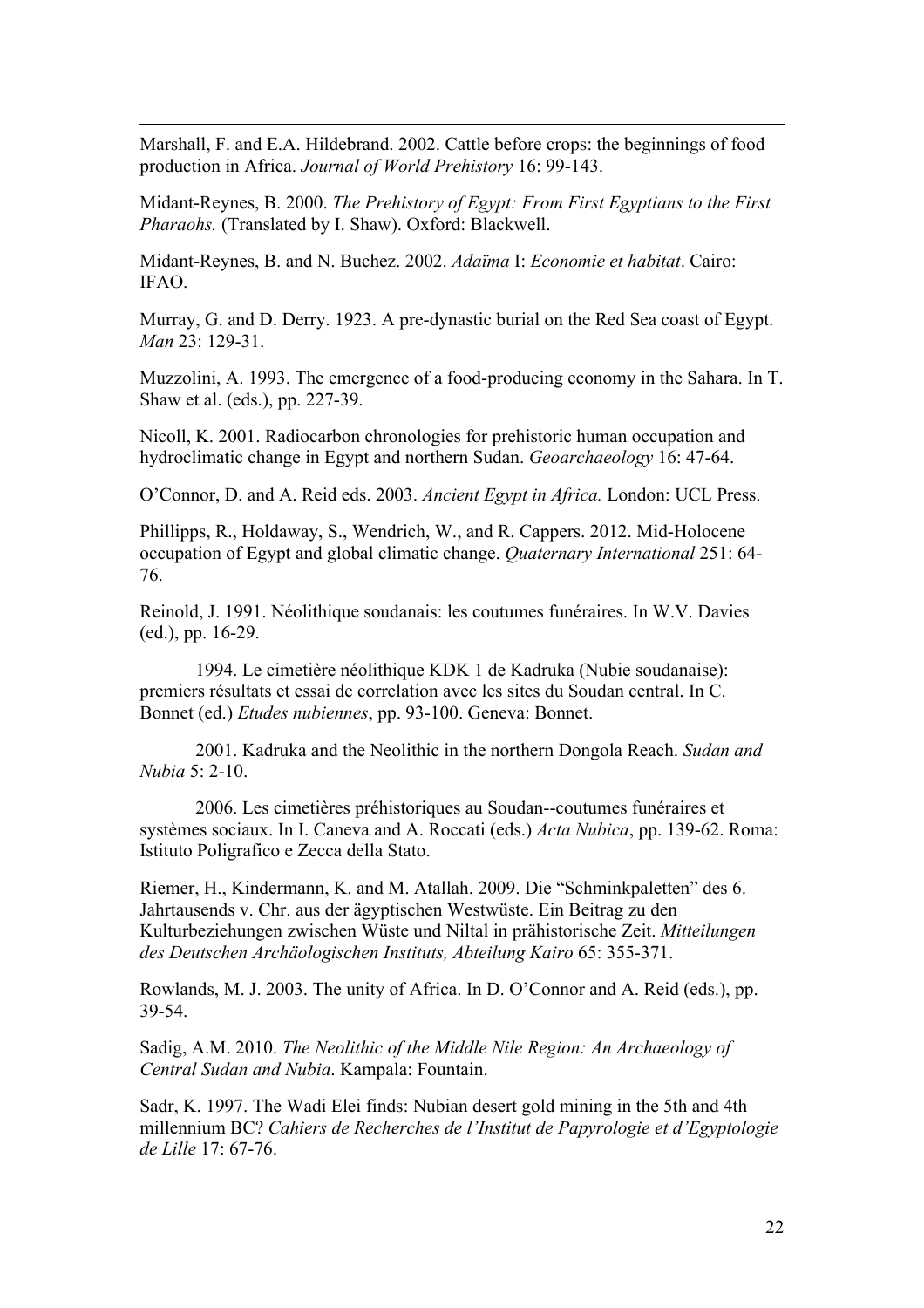Salvatori, S. and D. Usai. 2008. *A Neolithic Cemetery in the Northern Dongola Reach.* Oxford: Archaeopress.

 $\overline{a}$ 

Salvatori, S., Usai, D. and A. Zerboni. 2011. Mesolithic Site Formation and Palaeoenvironment Along the White Nile (Central Sudan). *African Archaeological Review* 28: 177-211.

Schlanger, N. (ed.) 2006. *Marcel Mauss: Techniques, Technology, and Civilisation.*  New York; Oxford: Durkheim Press; Berghahn.

Shaw, T., Andah, B., Sinclair, P., and A. Okpoko (eds.) *The Archaeology of Africa: Food, Metals, and Towns.* London: Routledge.

Sherratt, A.G. 1981. Plough and pastoralism: aspects of the Secondary Products Revolution. In I. Hodder, G. Isaac and N. Hammond (eds.) *Pattern of the Past: Studies in Honour of David Clark*, pp. 261-305. Cambridge: Cambridge University Press.

1997. *Economy and Society in Prehistoric Europe: Changing Perspectives*. Edinburgh: Edinburgh University Press.

Stevenson, A. 2009. Palettes. In W. Wendrich (ed.), UCLA Encyclopedia of Egyptology, Los Angeles.

Trigger, B.G. 1983. The rise of Egyptian civilization. In B.G. Trigger, Kemp, B.J., O'Connor, D., and A.B. Lloyd (eds.) *Ancient Egypt: A Social History*, pp. 1-70. Cambridge: Cambridge University Press.

Usai, D. 2005. Early Holocene seasonal movements between the desert and the Nile valley: details from the lithic industry of some Khartoum Variant and some Nabta/Kiseiba sites. *Journal of African Archaeology* 3: 103-115.

2008. Tracing the movement of the Western Desert dwellers: Site 11-I-13 in Wadi Karagan, Sudanese Nubia, closely akin to el-Ghorab or el-Nabta. *Journal of African Archaeology* 6: 219-32.

Usai, D. and S. Salvatori. 2005. The Is.I.A.O. archaeological project in the el-Salha area (Omdurman south, Sudan): results and perspectives. *Africa* 60: 544-54.

Vermeersch, P.M. (ed.) 2008. *A Holocene Prehistoric Sequence in the Egyptian Red Sea Area: The Tree Shelter.* Leuven: Leuven University Press.

Vogel, J. C., Visser, E. and A. Fuls. 2001. Suitability of Ostrich Eggshell for Radiocarbon Dating. *Radiocarbon* 43: 133-137.

Warnier, J.-P. 2007. *The Pot King: The Body and Technologies of Power.* Leiden: Brill.

Welsby, D.A. 2000. South from Kadruka: the Neolithic in the Northern Dongola Reach. In L. Krzyżaniak, Kroeper, K., and M. Kobusiewicz (eds.) *Recent Research into the Stone Age in Northeastern Africa*, pp. 129-36. Poznan: Poznan Museum.